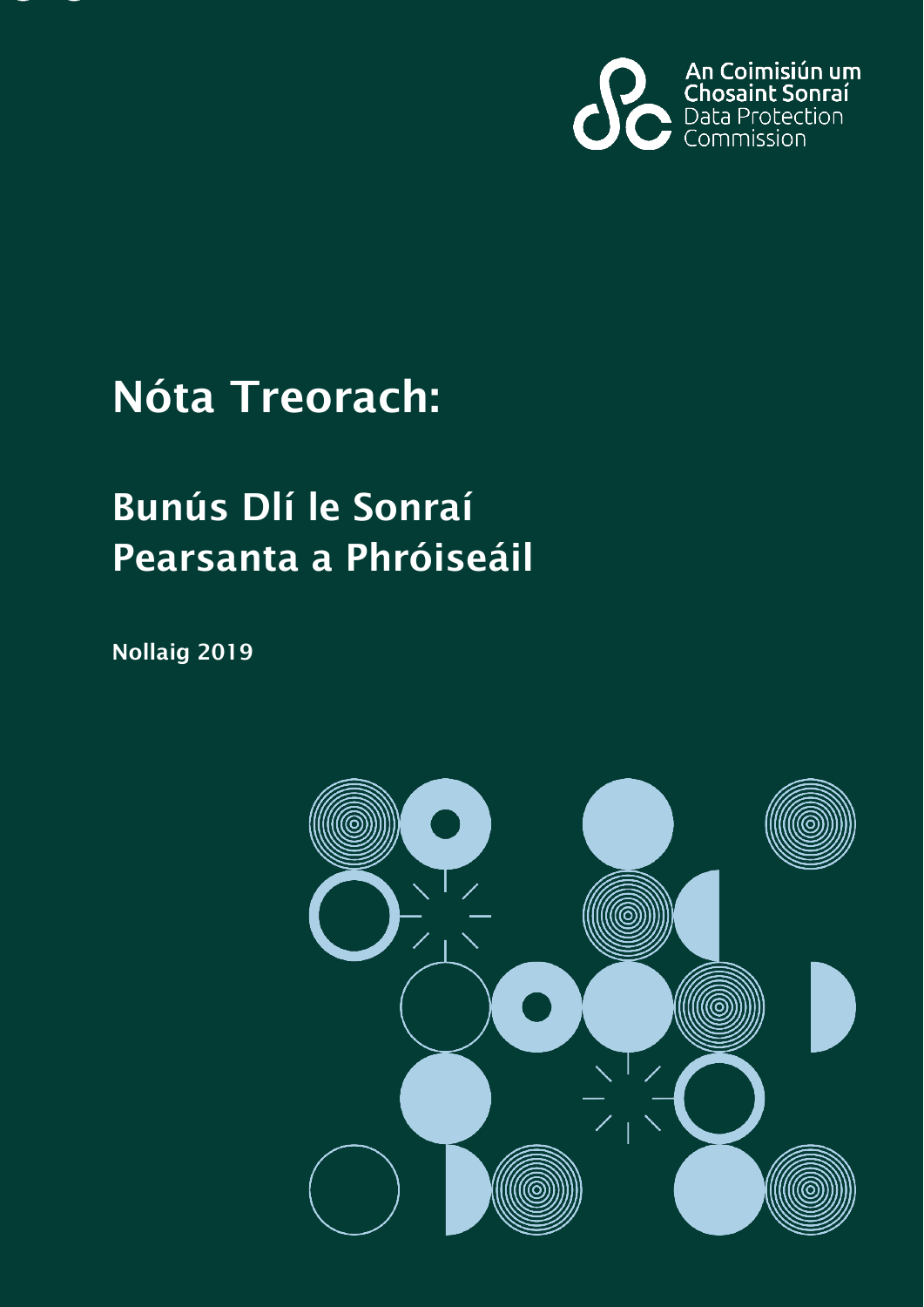# Clár an Ábhair

| Cad atá Riachtanach chun Oibleagáid Dhlíthiúil a Chomhlíonadh 15 |     |
|------------------------------------------------------------------|-----|
|                                                                  |     |
| Cé leis a mbaineann na Leasanna Ríthábhachtacha atá Ábhartha?16  |     |
|                                                                  |     |
|                                                                  |     |
|                                                                  |     |
|                                                                  |     |
|                                                                  |     |
|                                                                  |     |
|                                                                  |     |
|                                                                  |     |
|                                                                  |     |
|                                                                  |     |
|                                                                  |     |
|                                                                  |     |
|                                                                  | .26 |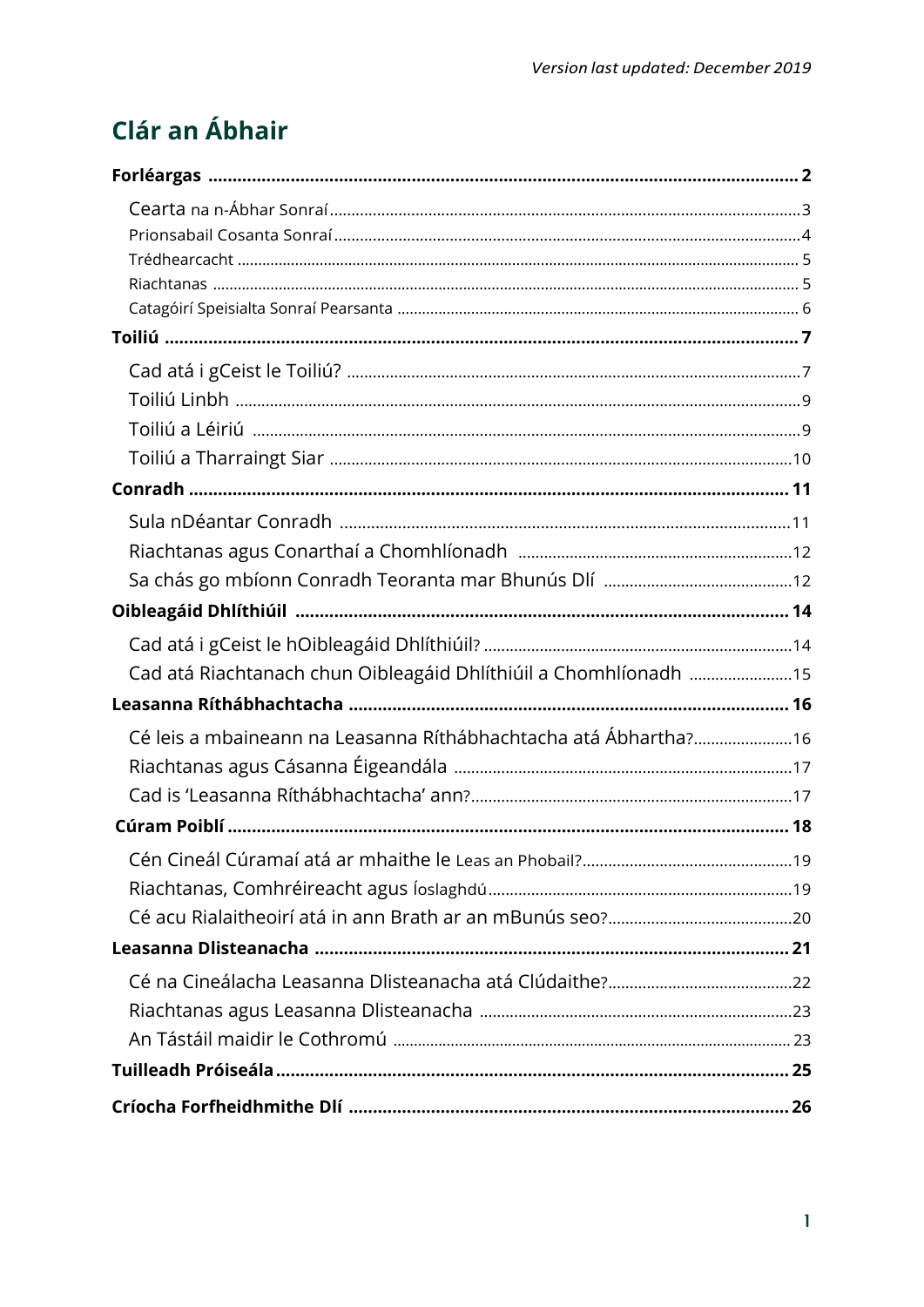# Forléargas

Ar cheann de na chéad cheisteanna nach mór d'eagraíochtaí atá bainteach le sonraí pearsanta a phróiseáil a chur orthu féin ('na rialaitheoirí') sula dtugann siad faoin bpróiseáil, tá, "*cén cúis atá agam nó cén t-údar atá agam le sonraí pearsanta a phróiseáil*"*?*" Baineann tábhacht as cuimse leis seo mar gheall nach bhfuil próiseáil sonraí pearsanta dleathach ach amháin nuair atá 'bunús dlí' leis an bpróiseas. Leagtar amach in Airteagal 6 den Rialachán Ginearálta maidir le Cosaint Sonraí (GDPR) an bunús<br>dlí féideartha seo, eadhon: toiliú; conradh; oibleagáid dhlíthiúil, leasanna oibleagáid dhlíthiúil, leasanna ríthábhachtacha; cúram poiblí; nó leasanna dlisteanacha. 11

#### Airteagal 6 den GDPR, Dleathacht na próiseála;

- 1. Ní bheidh an phróiseáil dleathach ach amháin má tá feidhm, agus a mhéid atá feidhm, le ceann díobh seo a leanas ar a laghad:
	- a) tá toiliú tugtha ag an duine is ábhar do na sonraí a shonraí pearsanta nó a sonraí pearsanta a phróiseáil chun ceann amháin nó níos mó de chríocha sonracha;
	- b) is gá an phróiseáil a dhéanamh chun conradh ar páirtí ann an duine is ábhar do na sonraí a chomhlíonadh nó chun bearta a dhéanamh arna iarraidh sin ag an ábhar sonraí sula ndéanfaidh sé nó sí conradh;
	- c) is gá an phróiseáil a dhéanamh chun oibleagáid dhlíthiúil a bhfuil an rialaitheoir faoina réir a chomhlíonadh;
	- d) is gá an phróiseáil a dhéanamh chun leasanna ríthábhachtacha an duine is ábhar do na sonraí nó duine nádúrtha eile a chosaint;
	- e) is gá an phróiseáil a dhéanamh chun cúram a chur i gcrích a dhéantar ar mhaithe le leas an phobail nó i bhfeidhmiú údaráis oifigiúil atá dílsithe don rialaitheoir;
	- f) is gá an phróiseáil a dhéanamh chun críocha na leasanna dlisteanacha atá á saothrú ag an rialaitheoir nó ag tríú páirtí, seachas i gcás ina mbeidh sáraíocht ag na leasanna sin ar leasanna nó ar chearta bunúsacha agus ar shaoirsí bunúsacha an duine is ábhar do na sonraí, lena gceanglaítear go ndéanfar sonraí pearsanta a chosaint, go háirithe más leanbh é an duine is ábhar do na sonraí.

Ní mór do gach rialaitheoir cinneadh a dhéanamh maidir leis an mbunús dlí ar a bhfuil siad ag brath ar mhaithe lena chinntiú go bhfuil aon phróiseáil a dtugann siad faoi dleathach. Níl **aon ordlathas** nó an rogha is fearr laistigh den liosta seo, ina ionad sin, ní mór gach cás próiseála a bheith bunaithe ar an mbunús dlí **is cuí** sna himthosca sonracha.

Ní mór go dtuigfidh rialaitheoirí go bhféadfadh níos mó ná aon bhunús dlí amháin a bheith infheidhme sa chás go ndéantar na sonraí pearsanta céanna a phróiseáil ar mhaithe le níos mó ná aon chríoch amháin. Sa bhreis air sin, tá sé tábhachtach a thabhairt ar aird nach **'toiliú'**, atá ar an gceann is fearr a bhfuil aithne air, **ar an aon bhunús dlí** atá le próiseáil – nó fiú amháin ar an gceann is cuí in go leor cásanna.

Leagtar amach in Airteagal 6 den GDPR freisin gur féidir le tíortha dlíthe a thabhairt isteach ag leibhéal náisiúnta chun tuilleadh rialaithe nó glacadh le ceanglais maidir le bunús dlí, mar a rinneadh in Acht um Chosaint Sonraí 2018 ('Acht 2018')<sup>2.</sup> Cuireann an GDPR an deis ar fáil freisin sa chás go bhfuil coinníollacha áirithe á gcomhlíonadh go bhféadfaidh rialaitheoirí sonraí pearsanta a phróiseáil chun críocha seachas na críocha ar bailíodh iad an chéad lá riamh, mar a ndéantar

<sup>&</sup>lt;sup>1</sup> Féach freisin Réamhaithris 39 agus 40 den GDPR; leagtar amach i Réamhaithris 39 nach mór go mbeidh aon phróiseáil a dhéantar ar shonraí pearsanta dleathach agus cothrom agus i Réamhaithris 40 déantar tuilleadh soiléiriú air ionas go mbeidh an phróiseáil ag comhlíonadh an cheanglais dlíthiúlachta sin, ní mór go mbeidh sonraí pearsanta a phróiseáil de réir ceann de na bunúis dlí seo.

 ${}^{2}$ Féach, mar shampla, alt 38 ar phróiseáil ar chúram a dhéantar ar mhaithe le leas an phobail nó i bhfeidhmiú údaráis oifigiúil, nó alt 42 chun críocha cartlainne ar mhaithe le leas an phobail, chun críocha taighde eolaíochta nó staire nó staidrimh.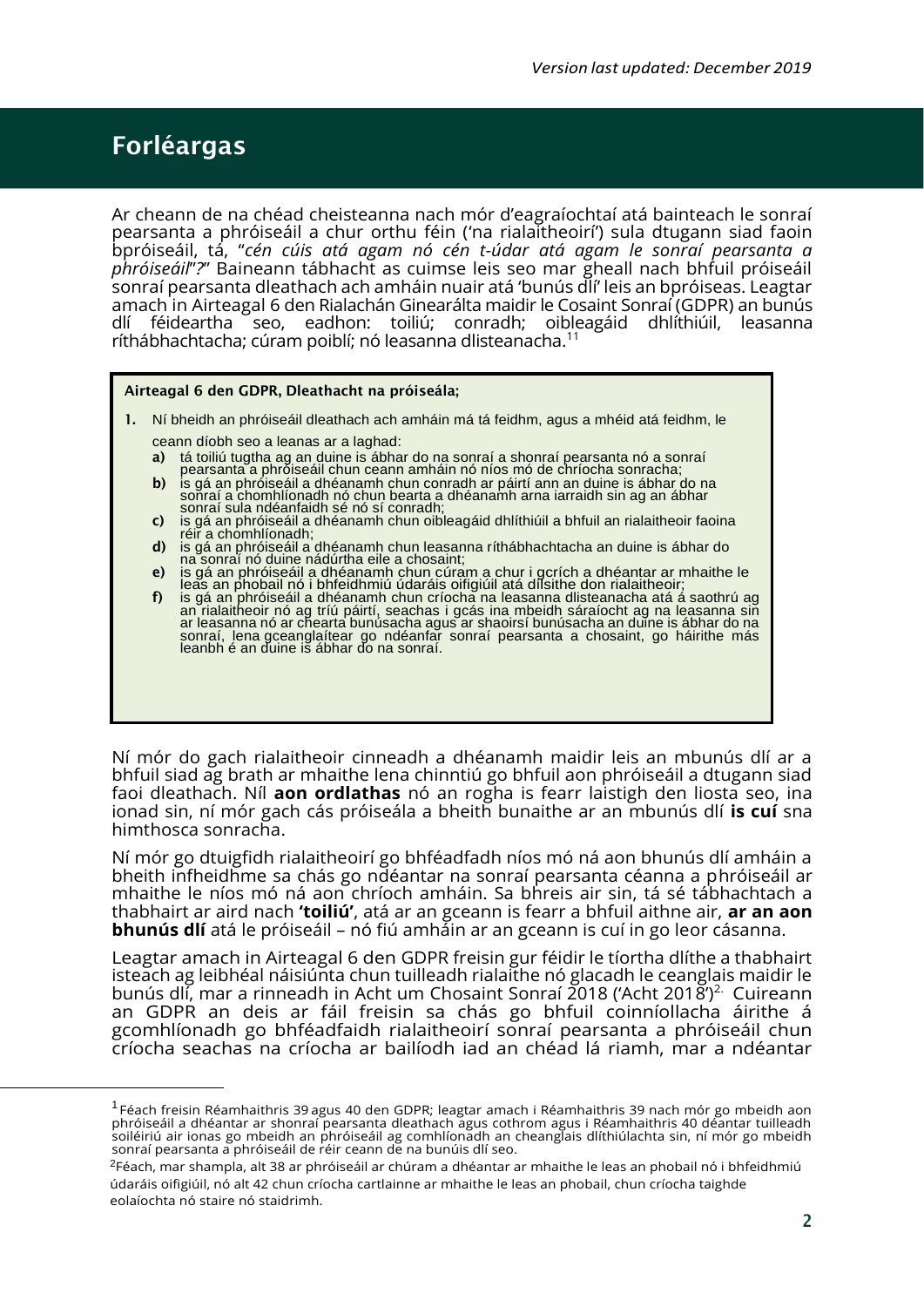*Version last updated: December 2019* tuilleadh plé air thíos faoin gceann teideal 'Tuilleadh Próiseála'.

Tá sé mar aidhm go príomha leis an treoir seo cuidiú le rialaitheoirí **an bunús dlí ceart a aithint** ó thaobh próiseáil ar bith a dhéantar ar shonraí pearsanta a dtugann siad faoi nó a bhfuil sé beartaithe acu tabhairt faoi – agus na hoibleagáidí a ghabhann leis an mbunús sin.Chomh maith leis sin, ba chóir go gcuideodh an treoir seo le daoine aonair a bhféadfadh próiseáil a bheith á dhéanamh ar a gcuid sonraí pearsanta ('na hábhair sonraí') ar mhaithe lena aithint cibé a bhfuil próiseáil a gcuid sonraí pearsanta dleathach nó nach bhfuil, agus, mar chuid de sin, cén bunús dlí a d'fhéadfadh a bheith leis an bpróiseáil sin.

Dírítear, go príomha, sa treoir seo ar an mbunús dlí don phróiseáil a chlúdaítear sa GDPR; mar sin féin, d'fhéadfadh rialaitheoirí áirithe próiseáil a dhéanamh ar shonraí pearsanta a thagann lasmuigh de scóip an GDPR, agus ina ionad sin tagann siad faoi scóip na **Treorach um Fhorfheidhmiú an Dlí (LED)** (agus Cuid 5 d'Acht 2018 a aistríonn an Treoir go dlí na hÉireann). Déanfar cur síos gairid thíos ar na réamhriachtanais le sonraí pearsanta a phróiseáil faoin LED, faoin gceannteideal 'Forfheidhmiú an Dlí'.

# **Cearta na n-Ábhar Sonraí**

Níl feidhm le roinnt de na cearta sonracha a dheonaítear do na hábhair sonraí faoi GDPR ach amháin nuair a bhíonn údar maith leis an bpróiseáil trí bhunús dlí áirithe. Tugtar léiriú sa tábla thíos ar bhreac-chuntas ginearálta maidir leis na cearta a bheidh infheidhme nuair a dhéantar próiseáil ar shonraí pearsanta faoi bhunúis dlí difriúla.

|                                 | <b>Ceart</b><br>Rochtana | <b>Ceart</b><br>Ceartaithe | <b>Ceart</b><br><b>Scriosta</b> | <b>Ceart</b><br><b>Srianta</b> | <b>Ceart</b><br>Iniomparth<br>achta | <b>An Ceart</b><br>chun Agóid a<br><b>Dhéanamh</b>  |
|---------------------------------|--------------------------|----------------------------|---------------------------------|--------------------------------|-------------------------------------|-----------------------------------------------------|
| <b>Toiliú</b>                   | $\Box$                   | Ω                          | $\Box$                          | Ω                              | $\Box$                              | $\tilde{}$<br>Is féidir toiliú a<br>tharraingt siar |
| Conradh                         | $\Box$                   | Ω                          | Π                               | Π                              | $\Box$                              | $\Box$                                              |
| Oibleagáid<br><b>Dhlíthiúil</b> | $\Box$                   | Ω                          | $\Box$                          | □                              | $\Box$                              | ◨                                                   |
| Leasanna<br>Ríthábhacht<br>acha | $\Box$                   | Ω                          | Π                               | Π                              | $\Box$                              | П                                                   |
| Cúram<br>Poiblí                 | Π                        | Ω                          | ◨                               | Ω                              | $\Box$                              | $\Box$                                              |
| Leasanna<br><b>Dlisteanacha</b> | $\Box$                   | Ω                          | $\Box$                          | Π                              | П                                   | П                                                   |

Ba chóir a thabhairt ar aird freisin, go bhféadfadh ceanglais nó srianta eile a bheith i gceist, áfach, maidir le roinnt de chearta na ndaoine is ábhar do na sonraí atá liostaithe thuas, ach, mar chéad chéim, ní mór do rialaitheoirí breithniú a dhéanamh cé acu cearta a d'fhéadfadh a bheith infheidhme ar an gcéad dul síos nuair atá siad i mbun measúnaithe ar a gcuid oibleagáidí maidir le cosaint sonraí. Sa bhreis air sin, tá an ceart ag daoine aonair i gcónaí agóid a dhéanamh ó thaobh próiseáil a sonraí pearsanta chun críocha margaíocht dírí, beag beann ar cibé bunús dlí is infheidhme.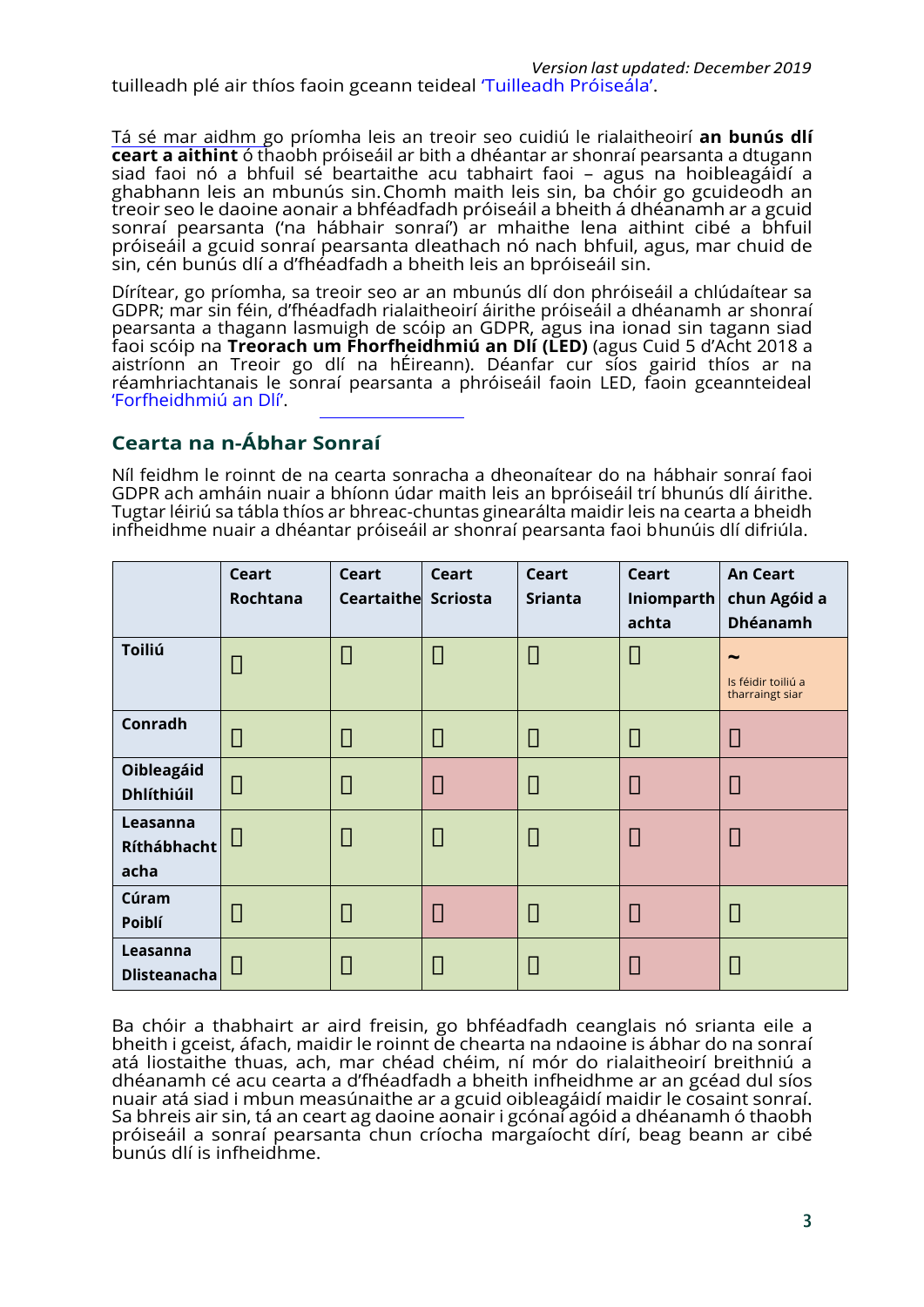D'fhéadfadh rialaitheoirí breithniú a dhéanamh ar an gceist cé acu cearta is infheidhme faoina bunúis dlí difriúla agus iad i mbun measúnaithe ar cibé bunús dlí atá cuí i leith cuspóir áirithe próiseála, ach **níor chóir dóibh a bheith rannpháirteach i bhfeidhmiú roghnaitheach** bunús dlí leis an ualach ó thaobh comhlíonadh a laghdú agus le **leibhéal cosanta** na ndaoine is ábhar do na sonraí **a ísliú**.

## **Prionsabail Cosanta Sonraí**

Níl i gceist le bunús dlí ach breithniú amháin nach mór do rialaitheoirí a thabhairt ar aird agus iad i mbun measúnaithe ar dhlíthiúlacht aon phróiseáil ar shonraí pearsanta atá idir lámha acu. Ní mór do rialaitheoirí a chinntiú freisin go mbeidh próiseáil ar bith a dhéantar **ag comhlíonadh prionsabail cosanta sonraí** mar a leagtar amach in Airteagal 5 den GDPR, eadhon: dlíthiúlacht; cothroime agus trédhearcacht; teorannú de réir cuspóra; íoslaghdú sonraí; cruinneas; teorannú stórála; sláine agus rúndacht (slándáil); agus cuntasacht.

Tá comhlíonadh na bprionsabal bunúsach seo maidir le cosaint sonraí ar an gcéad chéim do rialaitheoirí ó thaobh a chinntiú go bhfuil a gcuid oibleagáidí á gcomhlíonadh acu faoin GDPR, agus cabhróidh siad le rialaitheoirí freisin lena chinntiú go bhfuil bunús dlí bailí acu le haon phróiseáil a dtugann siad faoi.

Tá prionsabal na **dlíthiúlachta, cothroime agus trédhearcachta** tábhachtach go háirithe ó thaobh na ceiste maidir le bunús dlí, mar go bhfuil bunús dlí a bheith ann ar phríomh-comhábhar riachtanach le próiseáil a bheith 'dlíthiúil'. Mar a dhéantar tuilleadh plé ar thíos, faoi cheannteideal Trédhearcacht', ní mór do rialaitheoirí faisnéis atá soiléir agus trédhearcach a sholáthar do dhaoine aonair maidir le cuspóir nó cuspóirí, a bhaineann le próiseáil a gcuid sonraí pearsanta agus an bunús dlí nó na bunúis dlí atá leis an bpróiseáil sin a dhéanamh.

Beidh an bunús dlí le próiseáil sonraí pearsanta ceangailte go dlúth le cuspóir na próiseála sin, agus ar an gcaoi sin beidh ról tábhachtach ag an bprionsabal **teorannú de réir cuspóra** ó thaobh a chinntiú go bhfuil bunús dlí bailí leis an bpróiseáil. Níor chóir sonraí pearsanta a bhailiú ach amháin do chríocha sonracha, follasacha agus dlisteanacha agus gan próiseáil bhreise a dhéanamh orthu ar bhealach atá neamh-chomhoiriúnach leis na críocha sin. Go háirithe, ní mór go mbeidh na críocha sonracha dá bhfuil na sonraí pearsanta á bpróiseáil follasach agus dlisteanach agus socraithe ag an tráth a mbailítear na sonraí pearsanta.

Mar a chéile leis an bprionsabal teorannú de réir cuspóra, beidh ról tábhachtach ag an bprionsabal **íoslaghdú sonraí** ó thaobh measúnú a dhéanamh go díreach maidir le cén próiseáil a bhfuil údar maith léi de réir bunús dlí áirithe, chomh maith le ceist an **'riachtanais'**, atá mar phríomhghné d'fhormhór na mbunús dlí. Ní mór go mbeidh próiseáil sonraí pearsanta leordhóthanach, ábhartha agus teoranta don mhéid is gá maidir leis na críocha dá ndéantar iad a phróiseáil. D'fhéadfadh sé nach mbeadh bunús dlí bailí ag sonraí pearsanta a ndéantar próiseáil orthu a théann níos faide ná na teorainneacha sin.

Ní mór do rialaitheoirí a chinntiú, mar chuid den teorannú stórála, go bhfuil an prionsabal maidir le **teorannú stórála** á chomhlíonadh, ar mhaithe lena chinntiú go bhfuil sonraí pearsanta á gcoinneáil i bhfoirm nach gceadaítear léi na daoine is ábhar do na sonraí a shainaithint ach go ceann tréimhse nach faide ná mar is gá chun na críocha sin ar chucu a dhéantar na sonraí pearsanta a phróiseáil a bhaint amach. Ar mhaithe lena cinntiú nach bhfuil sonraí pearsanta á gcoinneáil níos faide ná mar is gá, ní mór do rialaitheoirí teorainneacha ama a chruthú do scriosadh nó d'athbhreithniú tréimhsiúil.

Ar deireadh, tá na rialaitheoirí freagrach as, agus ní mór go mbeidh ar a chumas/ar a cumas comhlíontacht a léiriú leis na prionsabail cosanta sonraí go léir, ag teacht le **prionsabal na cuntasachta**. Ní mór do rialaitheoirí freagracht a ghlacadh as an bpróiseáil a dhéanann siad ar shonraí pearsanta agus ar an mbealach ina bhfuil siad ag comhlíonadh an GDPR, agus a bheith in ann a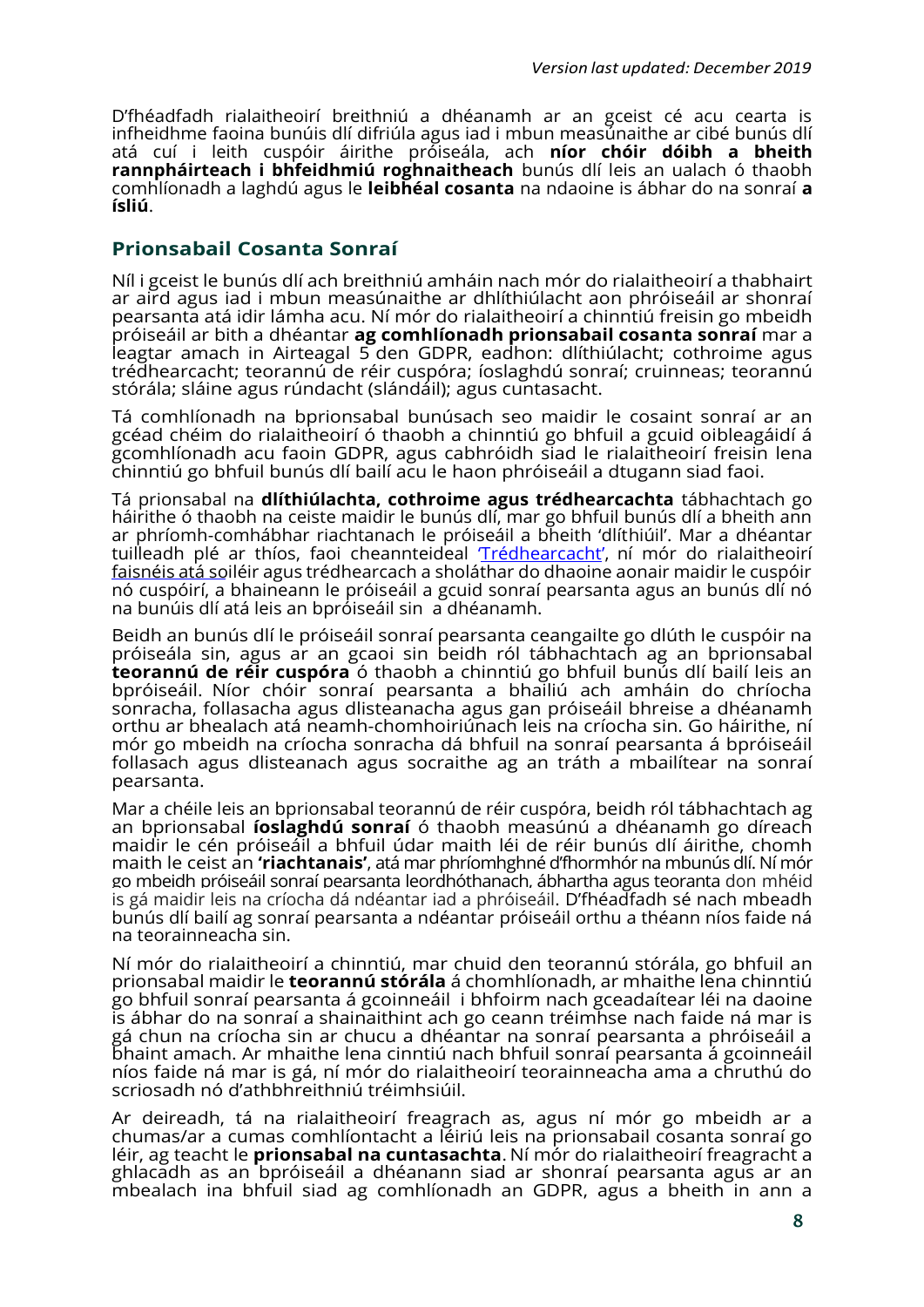gcomhlíontacht a léiriú (trí thaifid agus trí bhearta cuí), go háirithe leis an DPC. Tá tuilleadh faisnéise maidir leis na prionsabail seo le fáil sa treoir ar na prionsabail cosanta sonraí ar láithreán gréasáin an DPC.

# **Trédhearcacht**

Mar atá pléite thuas, ní mór do rialaitheoirí a chinntiú go mbíonn siad trédhearcach ó thaobh na próiseála a dtugann siad fúithi ar mhaithe lena gcomhlíontacht leis an gcéad phrionsabal maidir le cosaint sonraí, eadhon, nach mór don phróiseáil go léir a bheith dlíthiúil, cothrom agus trédhearcach.

Ní mór go mbeidh sé trédhearcach do dhaoine aonair go bhfuil sonraí pearsanta a bhaineann leo á mbailiú, á n-úsáid, go dtéitear i gcomhairle leo nó go ndéantar iad a phróiseáil ar bhealach eile nó a mhéid a bhfuil nó a mbeidh próiseáil á dhéanamh ar na sonraí pearsanta. Éilíonn prionsabal na trédhearcachta go mbeadh sé **éasca rochtain a fháil** ar aon fhaisnéis nó ar aon chumarsáid a bhaineann le próiseáil sonraí pearsanta agus go mbeadh sé **éasca** an fhaisnéis sin nó an chumarsáid sin **a thuiscint**, agus go ndéanfaí teanga shoiléir shimplí a úsáid.

Chomh maith leis sin, mar chuid dá n**-oibleagáidí trédhearcachta** a chomhlíonadh faoi Airteagal 13 agus 14 den GDPR, ní mór do rialaitheoirí a chinntiú go gcuireann siad faisnéis ar fáil do na daoine is ábhar do na sonraí, lena n-áirítear, "*críocha na próiseála dá bhfuil na sonraí pearsanta beartaithe chomh maith leis an mbunús dlí don phróiseáil*".

Tá faisnéis atá soiléir agus trédhearcach maidir le críoch, nó críocha, próiseála sonraí pearsanta chomh maith leis an mbunús dlí, nó na bunúis dlí, a chiallaíonn go bhfuil údar maith leis an bpróiseáil, ríthábhachtach, lena chinntiú go mbíonn ar chumas daoine aonair an bunús dlí a bhfuil an rialaitheoir ag brath air a aithint go héasca, ionas go mbeidh ar a gcumas measúnacht a dhéanamh ar dhlíthiúlacht na próiseála atá á dhéanamh ar a gcuid sonraí pearsanta.

# **Riachtanas**

 $\overline{a}$ 

Mar atá soiléir ó théacs Airteagal 6 den GDPR féin, ní sholáthraíonn formhór na mbunús dlí, seachas toiliú, ach údar maith le próiseáil sa chás é a bheith **'riachtanach' do chríoch áirithe**; mar shampla, sa chás é a bheith *"riachtanach chun conradh a fheidhmiú", nó "riachtanach chun leasanna ríthábhachtacha […] a chosaint*". Beidh éagsúlacht i gceist ó chás go cás maidir le cén phróiseáil a bheidh riachtanach le críoch áirithe a bhaint amach go díreach, ag brath ar na himthosca beachta, agus ní mór do rialaitheoirí próiseáil a theorannú don mhéid is gá chun na críocha a ndéantar iad a phróiseáil ina leith, ag teacht le prionsabal teorannaithe de réir cuspóra. Ní mór iad seo agus rialacha agus breithnithe eile a thabhairt san áireamh nuair atá rialaitheoirí i mbun measúnaithe ar riachtanas agus ar dhlíthiúlacht a ngníomhaíochtaí próiseála.

Mar a luaitear thuas, éilítear sa phrionsabal maidir le **'íoslaghdú sonraí'** in Airteagal 5 freisin go mbeidh sonraí pearsanta "*leordhóthanach, ábhartha agus teoranta don mhéid is gá maidir leis na críocha dá ndéantar iad a phróiseáil*". Tá feidhm le riachtanas íoslaghdaithe sonraí freisin ó thaobh na próiseála a dtugtar fúithi ar bhonn toilithe. Dá bhrí sin, chun an dá phrionsabal cosanta sonraí a chomhlíonadh chomh maith le ceanglais dlíthiúlachta Airteagal 6, ní mór do rialaitheoirí a chinntiú go mbíonn aon phróiseáil a dtugann siad fúithi ag comhlíonadh na tástála ó thaobh riachtanais.

Tá **ciall neamhspleách faoi dhlí an Aontais Eorpaigh** ag gabháil le coincheap riachtanais, nach mór a léirmhíniú ar bhealach ina léirítear **cuspóirí** an dlí **cosanta sonraí**. <sup>3</sup> Go ginearálta, tugann Cúirt Bhreithiúnais an Aontaigh Eorpaigh (CJEU) léirmhíniú docht ar choincheap an riachtanais, i bhfianaise go bhfuil léirmhíniú docht le déanamh ar mhaolú nó ar theorannú cearta cosanta sonraí.

<sup>3</sup> CJEU, Cás C‑524/06, *Heinz Huber v Bundesrepublik Deutschland*, 18 Nollaig 2008, alt 52.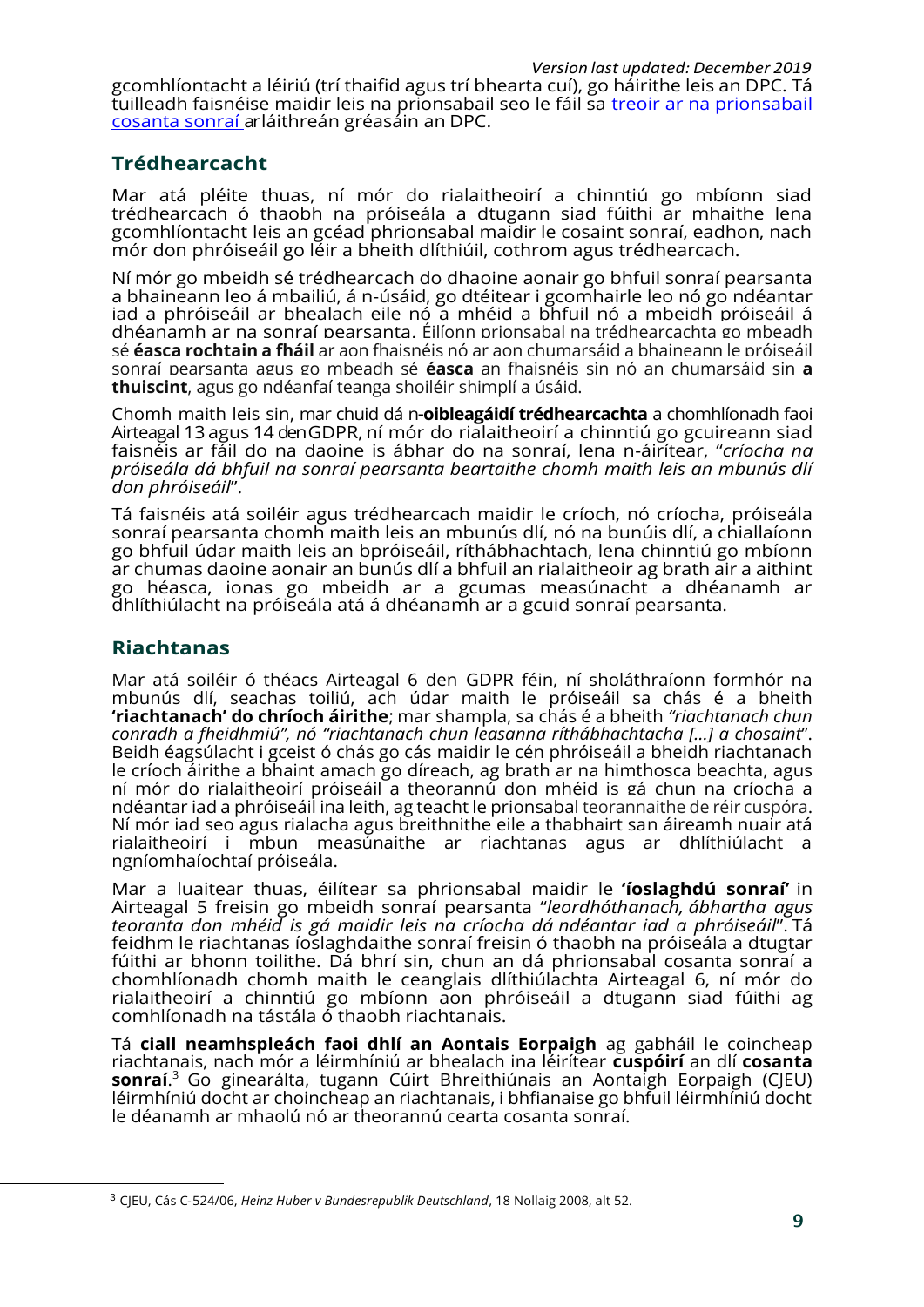Mar shampla, i gcás <sup>4</sup> *Rīgas,* dúirt an CJEU "*maidir le […] riachtanas próiseála sonraí pearsanta, […] ní bheidh feidhm le maolú agus teoranta maidir le sonraí pearsanta a chosaint ach amháin chomh fada is atá dianghá leis*...".

Tá sé i gceist le riachtanas go mbeidh próiseáil mar mhodh atá **réasúnach agus comhréireach** chun sprioc áirithe a bhaint amach, ag tógáil san áireamh prionsabal uileghabhálach íoslaghdaithe sonraí, agus nár chóir próiseáil a dhéanamh ar shonraí pearsanta sa chás go mbeidh **bealach** atá níos réasúnaí agus níos comhréirí agus **nach bhfuil chomh hionsáite** sin ar fáil chun an sprioc a bhaint amach. I gcás *Schecke*, <sup>5</sup> mhaígh an CJEU, nuair a dhéantar scrúdú ar an riachtanas maidir le sonraí pearsanta a phróiseáil, nár mhór do rialaitheoir bearta eile nach mbeadh chomh hionsáite a thabhairt san áireamh, agus gur chóir aon bhac ar chearta cosanta sonraí a eascraíonn as an bpróiseáil atá i gceist a bheith ar an gceann is lú de na cearta sin a dhéanann srianadh. Go ginearálta, chun tástáil an riachtanais a shásamh, níor chóir go mbeadh **aon bhealach eile** ar fáil **atá chomh héifeachtach céanna**. 6

I bhfianaise an méid atá thuas, ní mór do rialaitheoirí a chinntiú go mbeidh aon phróiseáil sonraí pearsanta a dtugann siad fúithi, nó próiseáil atá beartaithe acu tabhairt fúithi, a bheith **níos mó ná bheith áisiúil** dóibh, nó a d'fhéadfadh a bheith **úsáideach dóibh**, nó fiú ar **gnáthchleachtas** iad atá á úsáid acu féin nó ag an gcuid tionscal go dtí seo. Ina ionad sin, ní mór do rialaitheoirí a chinntiú go mbeidh gach aon oibríocht próiseála riachtanach mar bhealach sonrach nó comhréireach leis an gcuspóir nó leis an sprioc luaite a bhaint amach, nach bhféadfaí a bhaint amach go réasúnach ar aon bhealach eile nach mbeadh chomh hionsáite, nó trí shonraí nach mbeadh chomh pearsanta sin a phróiseáil. Ní mór do rialaitheoirí a bheith feasach i gcónaí go n-éilíonn próiseáil atá níos ionsáite údar níos fearr a bheith leis an bpróiseáil.

## **Catagóirí Speisialta Sonraí Pearsanta**

Tá próiseáil cineálacha áirithe sonraí pearsanta atá goilliúnach, ar a dtugtar 'catagóirí speisialta sonraí pearsanta, **toirmiscthe, seachas d'imthosca teoranta**, mar a leagtar amach in Airteagal 9 den GDPR. Éilíonn próiseáil den sórt sin bunús dlí faoi Airteagal 6 GDPR, chomh maith le ceann de na coinníollacha in Airteagal 9 a chomhlíonadh (ar nós toiliú sainráite agus leasanna ríthábhachtacha) a chuireann an deis ar fáil le próiseáil a dhéanamh ar shonraí den sórt sin.

Níl na ceanglais bhreise le catagóirí speisialta sonraí a phróiseáil faoi Airteagal 9 den GDPR laistigh den scóip na treorach seo, ach ní mór go mbeidh rialaitheoirí ar an eolas maidir leis an **riachtanas an dá cheanglas a chomhlíonadh** nuair atáthar ag próiseáil catagóirí speisialta sonraí pearsanta.

<sup>4</sup> <sup>4</sup>CJEU, Cás C-13/16 Valsts policijas Rīgas reģiona pārvaldes Kārtības policijas.

<sup>5</sup> <sup>5</sup>CJEU, Cásanna C 92/09 agus C 93/09, curtha le chéile *Schecke, Eifert v Hessen*, 9 Samhain 2010, alt 86.

<sup>6</sup> <sup>6</sup>CJEU, Cásanna C-465/00, C-138/01 agus C-139/01 curtha le chéile *Österreichischer Rundfunk*, alt 88.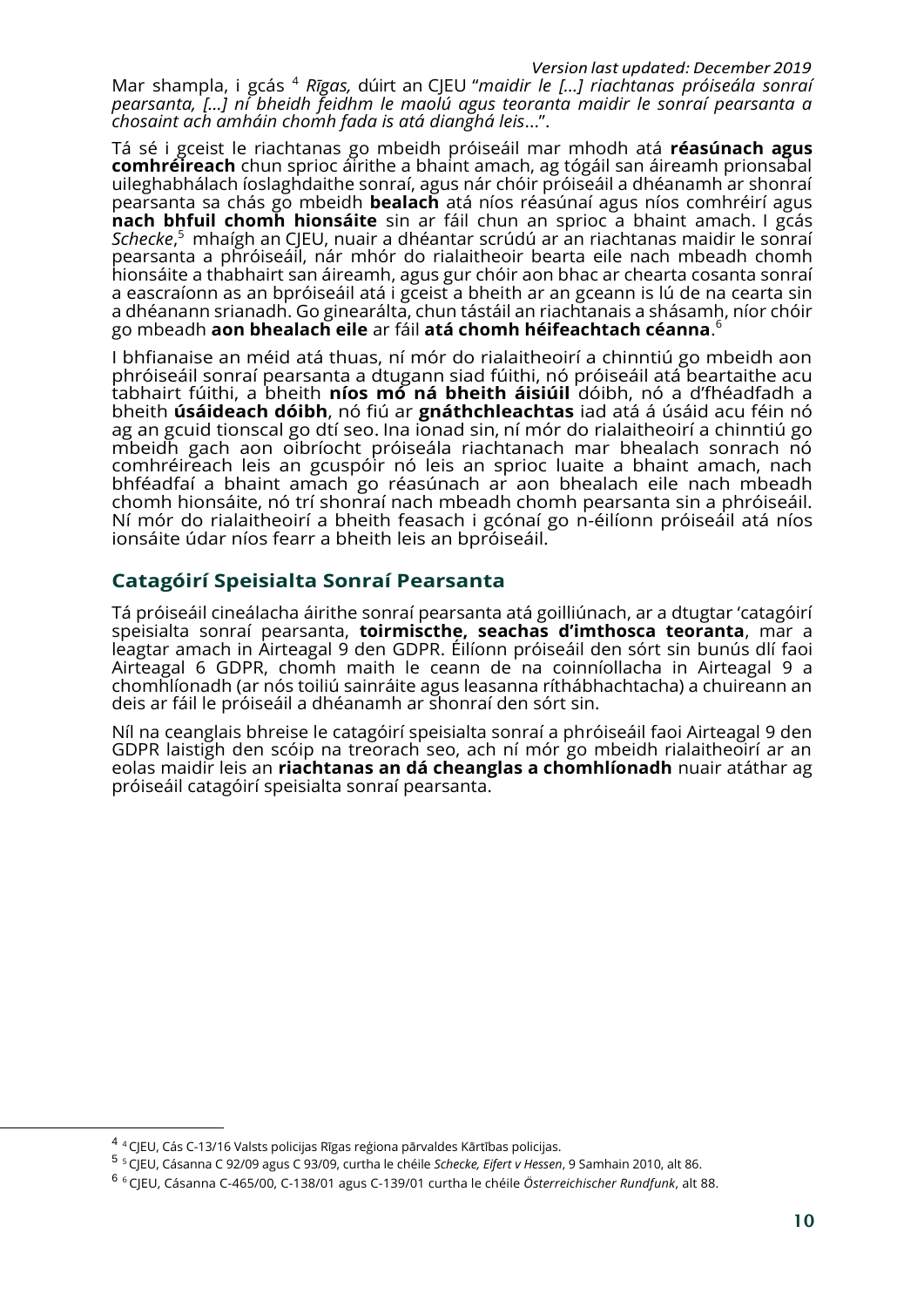"tá toiliú tugtha ag an ábhar sonraí a shonraí pearsanta nó a sonraí pearsanta a phróiseáil chun ceann amháin nó níos mó de chríocha sonracha"

## Airteagal 6(1)(a) GDPR

*Version last updated: December 2019*

Mar a luaitear thuas, tá 'toiliú' is dócha ar an mbunús dlí is mó a bhfuil eolas ag na hábhair do na sonraí agus ag rialaitheoirí araon air, agus b'fhéidir go bhféachfadh go leor rialaitheoirí air mar 'ní is féidir brath air' agus iad i mbun measúnaithe ar cén bunús dlí ba chóir dóibh brath air d'oibríochtaí éagsúla próiseála sonraí. Mar sin féin, d'ainneoin ardphróifíl agus an tóir atá ar thoiliú mar bhunús dlí, ní gá gurbh é an bunús dlí is cuí é seachas bunús dlí ar bith eile – agus mar aon le haon bhunús dlí eile– molann an DPC go **mbreithneoidh** rialaitheoirí **go cúramach** cibé arbh é an bunús dlí **is cuí** é agus go mbreithneoidh rialaitheoirí na **ceanglais agus na hoibleagáidí** atá ceangailte leis an mbrath ar thoiliú mar bhunús dlí leis sonraí pearsanta a phróiseáil.

Tabharfaimid breac-chuntas sa chuid seo ar an sainmhíniú ar thoiliú agus cad go díreach a chiallaíonn toiliú faoin GDPR, chomh maith leis an tábhacht a bhaineann le rialaitheoir a bheith in ann léiriú a thabhairt go bhfuil toiliú tugtha ag an ábhar sonraí don phróiseáil, na 'coinníollacha maidir le toiliú' faoi Airteagal 7 den GDPR, agus na ceanglais chun toiliú a tharraingt siar.

Chun anailís níos mionsonraithe a fháil den tuairim maidir le toiliú faoin GDPR, molaimid féachaint ar <u>Threoirlínte Meitheal Oibre Airteagal 29 ar Thoiliú. <sup>7</sup></u>

# **Cad atá i gCeist le Toiliú?**

 $\overline{a}$ 

Tá an **sainmhíniú ar thoiliú** le fáil in Airteagal 4(11) den GDPR, agus leagtar amach ann nach mór toiliú a thabhairt faoi shaoirse, go sonrach, go feasach, agus gan débhrí, agus chomh maith leis sin nach mór é a dhéanamh trí ráiteas nó trí 'gníomhaíocht shoiléir, dearfach'. Tá sé tábhachtach a thabhairt ar aird go bhfuil an sainmhíniú maidir le toiliú mar a cheanglaítear faoin GDPR athraithe de bheagán seachas mar a bhí sé sa reachtaíocht roimhe seo, an 'Treoir um Chosaint Sonraí' (95/46/EC).

| [SEAN] Sainmhíniú na Treorach<br>um Chosaint Sonraí maidir le | [NUA] Sainmhíniú an GDPR maidir le toiliú:          |
|---------------------------------------------------------------|-----------------------------------------------------|
| toiliú:                                                       | "aon léiriú a thugtar faoi shaoirse, go sonrach, go |
| "aon léiriú a thugtar faoi shaoirse, go                       | feasach, agus gan débhrí maidir le mianta an ábhair |
| sonrach, go feasach maidir le mianta an                       | sonraí go n-aontaíonn sé/sí, trí ráiteas nó trí     |
| ábhair sonraí go gcomhaontaíonn sé/sí                         | ghníomhaíocht shoiléir, dhearfach go                |
| sonraí pearsanta a bhaineann leis/léi a                       | gcomhaontaíonn sé/sí sonraí pearsanta a bhaineann   |
| phróiseáil"                                                   | leis/léi a phróiseáil"                              |

Tugtar treoir úsáideach i Réamhaithris 32 den GDPR maidir leis an méid a d'fhéadfadh a bheith i gceist maidir le toiliú bailí, ina léirítear na difríochtaí idir na sainmhínithe atá leagtha amach thuas. Cuirtear in iúl ann arís, chun go mbeidh toiliú bailí, ní mór an toiliú a thabhairt **'trí ghníomhaíocht shoiléir, dhearfach'** agus níor chóir **'aon débhrí a bheith ann**', agus tugtar samplaí ar nós tic a chur i mbosca nuair atáthar ag tabhairt cuairte ar láithreán gréasáin, socruithe teicniúla a roghnú don láithreán gréasáin nó d'aip, nó ráiteas de chineál eile nó iompar a léiríonn go soiléir inghlacthacht an duine aonair leis an bpróiseáil bheartaithe;

<sup>7</sup> D'ullmhaigh Meitheal Oibre Airteagal 29 na treoirlínte seo, agus tá an Bord Eorpach um Chosaint Sonraí (EDPB) tagtha ina n-áit anois, sular tháinig an GDPRi bhfeidhm an 25 Bealtaine 2018. Ghlac an EDPB leis na treoirlínte seo ina dhiaidh sin.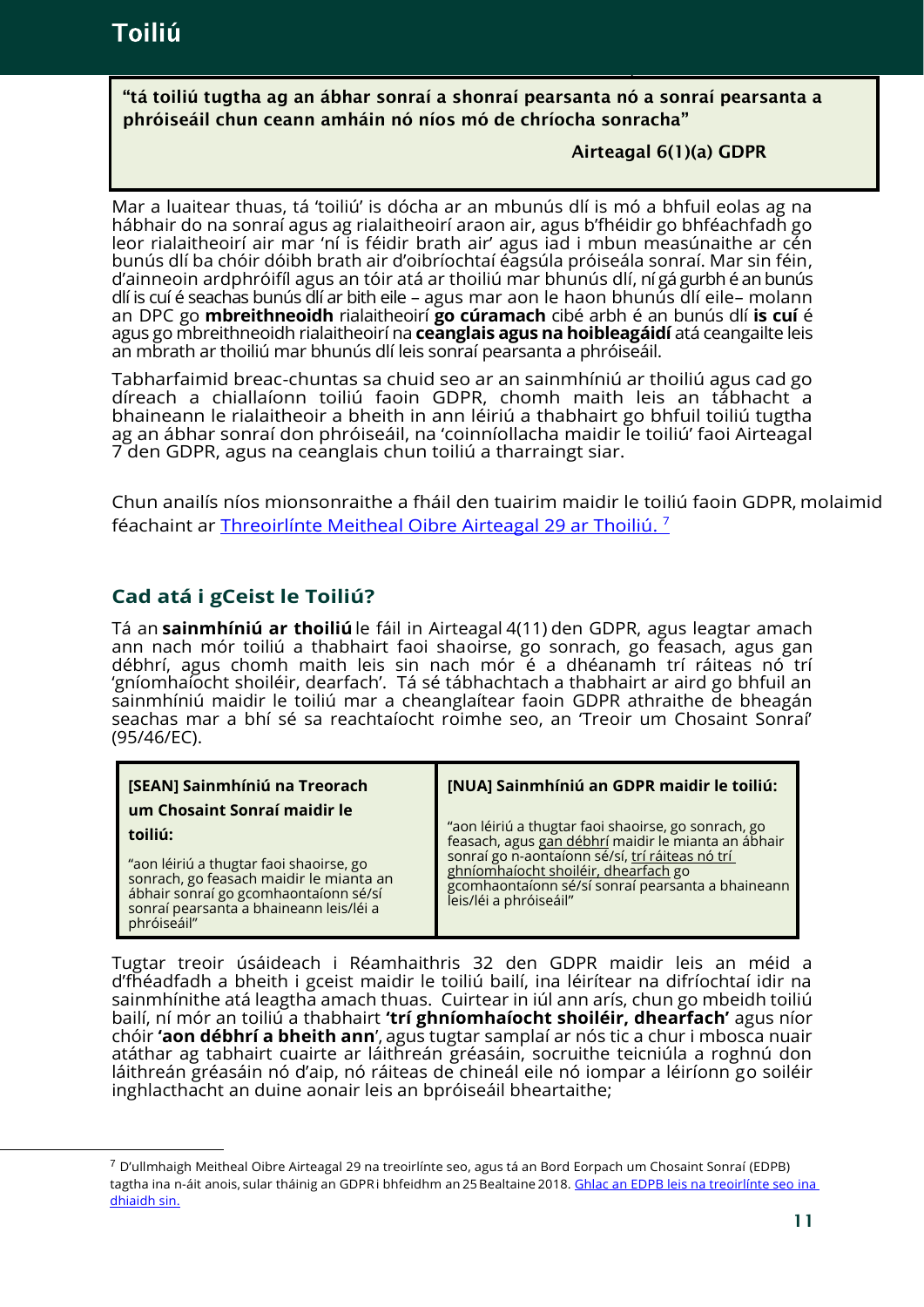#### Luaitear go sonrach *"nach gciallaíonn tost, boscaí réamhthiceáilte nó neamhghníomhaíocht ó thaobh an ábhair do na sonraí dá bhrí sin go bhfuil toiliú tugtha*." Luaitear i dtreoir Mheitheal Oibre Airteagal 29 freisin:

Ní cheadaítear leis an GDPR do rialaitheoiríboscaí réamhthiceáilte nó rogha an diúltaithe a thairiscint, a éilíonn idirghabháil an ábhair sonraí chun cosc a chur le comhaontú (mar shampla, boscaí rogha an diúltaithe').

I gcásanna ina dtugtar toiliú trí bhealaí leictreonacha, ní mór go mbeidh an mheicníocht leis an toiliú a fháil, **soiléir, gonta agus nach bhfuil sé ag cur as gan ghá** d'úsáid na seirbhíse a bhfuil sé curtha ar fáil lena aghaidh; mar sin féin, d'fhéadfadh sé go mbeadh riachtanach le hiarratas maidir le toiliú cuir isteach ar an tseirbhís go pointe áirithe lena chinntiú go bhfuil an toiliú feasach, soiléir agus éifeachtach. Sa chás go dtugtar an toiliú i gcomhthéacs dearbhú i scríbhinn lena mbaineann ábhair eile freisin, ní mór an t-éileamh ar thoiliú a chur i láthair ar bhealach **is féidir a dhealú go soiléir** ó ábhair eile de réir Airteagal 7(2) den GDPR.

Ar cheann de na fachtóirí is tábhachtaí le toiliú bailí a fháil, tá a chinntiú go bhfuil an toiliú i leith na próiseála **sonrach agus feasach**. Ní mór do rialaitheoirí iarrachtaí áirithe a dhéanamh maidir leis an mbealach a gcuireann siad faisnéis agus roghanna i láthair ábhar sonraí, ionas gur féidir leo a bheith cinnte – agus a léiriú níos deireanaí – go bhfuil tuiscint an duine aonair ar cad go díreach atá á iarradh orthu toiliú a thabhairt ina leith. Mar shampla, sa chás go mbíonn ilchríocha soiléire leis an bpróiseáil, ní mór don duine aonair toiliú sonrach agus feasach a thabhairt i leith gach críoch acu.

Ní mór do dhaoine aonair, chun go mbeidh toiliú feasach, mar a thugtar ar aird i Réamhaithris 42 den GDPR, a bheith ar an eolas ar a laghad maidir le céannacht an rialaitheora agus a bheith ar an eolas maidir **le críocha na próiseála** lena bhfuil na sonraí pearsanta i gceist lena aghaidh. Ní mór go mbeidh rialaitheoirí feasach freisin nach féidir toiliú a fháil tríd an ngníomh céanna le comhaontú le conradh nó glacadh le téarmaí agus coinníollacha seirbhíse, <sup>8</sup> mar gheall nach bhféachfaí ar il-inghlacthacht den chineál seo mar ghníomh soiléir, dearfach agus sonrach do thoiliú i leith na próiseála.

Ní mór toiliú a thabhairt **'faoi shaoirse'** freisin agus soláthraítear treoir i Réamhaithris 43 conas an ceanglas seo a mhíniú, ag tabhairt ar aird nár chóir a bheith ag brath ar thoiliú mar bhunús dlí sa chás go mbíonn **éagothroime shoiléir** idir an duine aonair agus an rialaitheoir. Chruthódh cás den sórt sin amhras cibé a raibh rogha an duine aonair maidir le toiliú 'faoi shaoirse' i ndáiríre. D'fhéadfadh sé seo tarlú go háirithe sa chás gur údarás poiblí, nó fostóir,<sup>9</sup> an rialaitheoir nó seachas sin, i riocht cumhachta, agus dá bhrí sin, ní dóigh gur tugadh an toiliú faoi shaoirse i gcomhthéacs caidreamh mar sin.

Ar an mbealach céanna, ní mheasfar toiliú a bheith tugtha faoi shaoirse murar tugadh an deis don ábhar sonraí **toiliú as féin** a thabhairt d'oibríochtaí próiseála soiléire do chríocha difriúla. Mar a thugtar ar aird thuas, ní mór do rialaitheoirí a bheith airdeallach freisin agus iad ag úsáid toiliú i gcomhar le conradh, mar gheall má tá comhlíonadh an chonartha sin déanta ag brath ar an duine aonair toiliú a sholáthar do phróiseáil áirithe in ainneoin nach mbíonn sé riachtanas do chomhlíonadh den sórt sin, beidh an toiliú neamhbhailí.

<sup>8</sup> Féach Airteagal 7(3) den GDPR agus Treoir Mheitheal Oibre Airteagal 29, leathanach 16

<sup>9</sup> Ní mór a thabhairt ar aird, mar sin féin, go léirítear i Réamhaithris 155 den GDPR go bhféadfaidh dlí Ballstáit nó comhaontuithe comhchoiteann, foráil a dhéanamh do rialacha sonracha maidir le próiseáil a dhéanamh ar shonraí pearsanta fostaithe i gcomhthéacs na fostaíochta, go háirithe na coinníollacha faoina bhféadfaí iad a phróiseáil ar bhonn toiliú an fhostaí.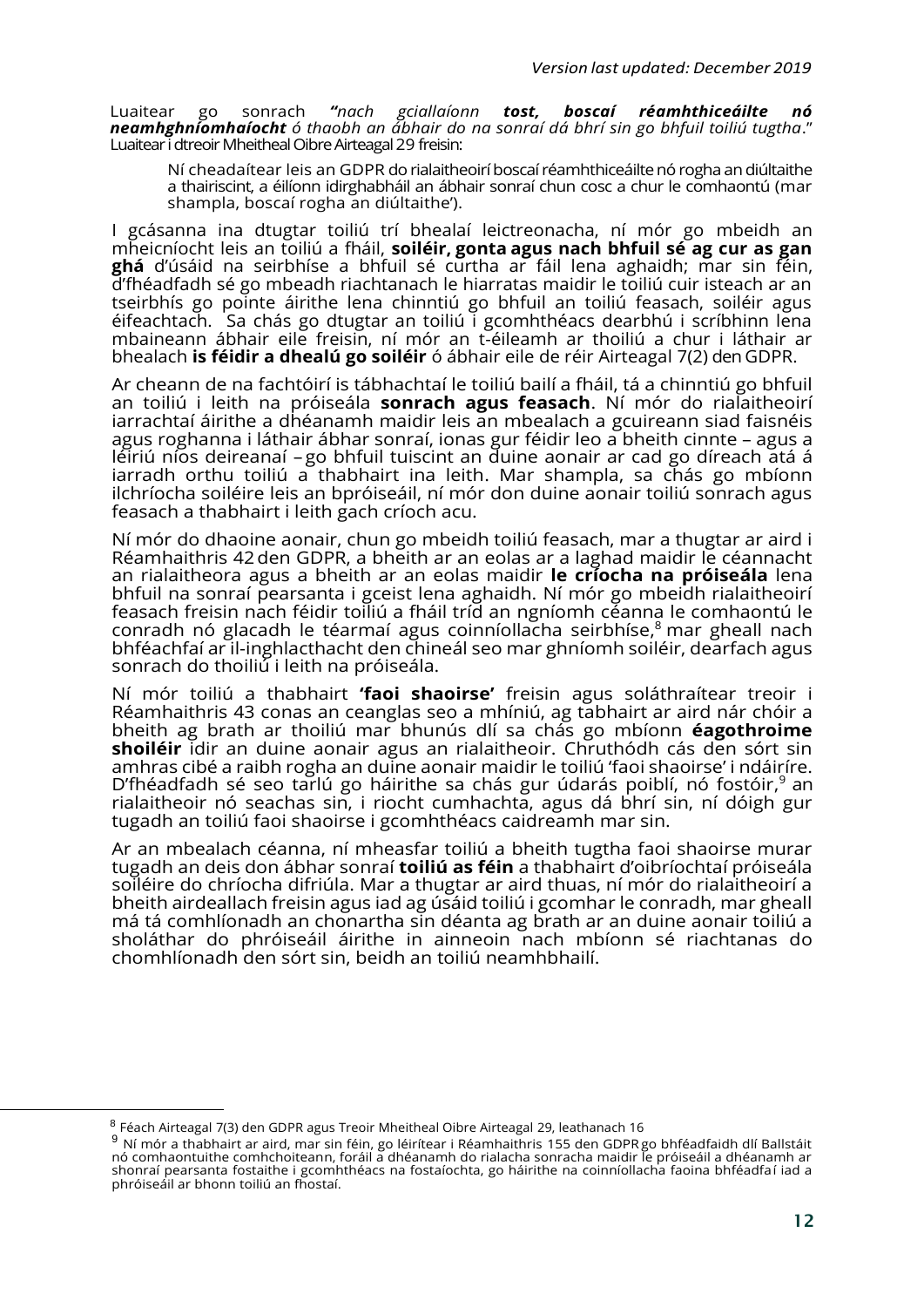# **Toiliú Linbh**

Tá líon cosaintí sonracha sa GDPR do chearta cosanta sonraí maidir le leanaí, lena náirítear, forálacha sonracha Airteagal 8 den GDPR, ina leagtar amach na coinníollacha atá infheidhme le **toiliú linbh** a fháil maidir le **seirbhísí shochaí na faisnéise**. <sup>10</sup> Ní mór a thabhairt ar aird, áfach, nach toiliú an t-aon bhunús dlí féideartha do phróiseáil sonraí pearsanta leanaí, ní mór do rialaitheoirí measúnú a dhéanamh ar bhunús cás ar chás maidir leis an mbunús dlí is cuí d'aon phróiseáil atá beartaithe.

Sa chás go mbíonn seirbhísí den sórt sin á dtairiscint go díreach don leanbh, agus go bhfuil an rialaitheoir ag iarraidh brath ar thoiliú mar bhunús dlí, nó mór go mbeidh an leanbh 16 bliain d'aois ar a laghad le toiliú neamhspleách a thabhairt, nó, má tá an leanbh níos óige, nó, má thugann nó má údaraíonn, agus a mhéid a thugann nó a údaraíonn, sealbhóir na freagrachta tuismitheoireachta as an leanbh, an toiliú sin. Cé go gceadaítear le hAirteagal 8(1) do Bhallstáit an aois a shocrú ag leibhéal níos ísle (idir 13 agus 16 bliain d'aois), tá scoithphointe aoise maidir le toiliú a thabhairt i leith seirbhísí den sórt sin coinnithe ag 16 bliain d'aois ag Acht 2018 in Éirinn.

Ní mór do rialaitheoirí, i gcásanna lena bhfuil baint ag leanaí faoi 16 bliain d'aois, **iarrachtaí réasúnacha** chun a fhíorú gur thug nó gur údaraigh sealbhóir na freagrachta tuismitheoireachta as an leanbh toiliú, agus cuirfear an teicneolaíocht a bheidh ar fáil san áireamh.

# **Toiliú a Léiriú**

Tá a bheith ábalta a **thaispeáint go bhfuil toiliú tugtha ag ábhar sonraí** do phróiseáil sonraí sonracha mar phríomhoibleagáid ar rialaitheoirí atá ag brath ar bhunús dlí an toilithe, mar a leagtar amach in Airteagal 7(1) den GDPR, chomh maith le ceanglas phrionsabal na cuntasachta. Ní mór go mbeidh an rialaitheoir in ann a thaispeáint gur thug an ábhar sonraí toiliú, agus sa chás gur i gcomhthéacs dearbhú i scríbhinn a tugadh an toiliú a chlúdaíonn ábhair eile freisin, ní mór go gcinnteoidh cosaintí go bhfuil an ábhar sonraí ar an eolas cé dó agus a mhéid a bhfuil toiliú á thabhairt aige/aici.

Má tá **dearbhú maidir le toiliú** á úsáid ag rialaitheoir atá réamhcheaptha aige/aici, ní mór é sin a chur i láthair an ábhair sonraí i bhfoirm inrochtana atá intuigthe agus éasca, agus úsáid á bhaint as teanga atá soiléir agus simplí agus níor chóir go mbeadh aon téarmaí éagóracha ann. 11

Ní hionann toiliú a thaispeáint agus díreach rogha a léiriú ag pointe áirithe ama, agus ní mór do rialaitheoirí a chinntiú go mbíonn toiliú bailí mar **oibleagáid leanúnach agus stuama**, ní díreach imeacht aon uaire atá i gceist. Ní mór do rialaitheoirí toiliú a bhreithniú agus iarracht a dhéanamh toiliú athnuaite a lorg má tá aon athrú ag teacht ar mhionsonraí na hoibríochta próiseála nó aon athruithe ar an gcuspóir (a chiallaíonn go bhféadfadh sé nach mbeadh an toiliú bunaidh 'feasach' níos mó i ndáiríre) nó toiliú athnuaite a lorg ag eatraimh áirithe más cuí.

Bheadh uirlisí bainistíochta roghanna ar nós **deaiseanna príobháideachais** a sholáthar mar rogha úsáideach do go leor rialaitheoirí, go háirithe dóibh siúd atá ag cur seirbhísí ar líne ar fáil, a thugann an deis do hábhair sonraí a socrúcháin toilithe a rochtain agus a bhainistiú go héasca.

<sup>10</sup> Sainmhínítear seirbhísí sochaí na faisnéise i (dTREOIR 2015/1535) (an AE) mar "*aon seirbhís a chuirtear ar fáil de ghnáth do luach saothair, ag achar, trí bhealaí leictreonacha agus ar iarratas ó fhaighteoir seirbhísí", agus a chlúdaíonn, go ginearálta formhór na seirbhísí ar líne, fiú nuair nach mbíonn 'luach saothair' nó maoiniú a íoc go díreach ach a fhaigheann tacaíocht seachas sin* –ar nós fógraíocht. Go ginearálta, clúdaíonn sé seo, láithreáin gréasáin, aipeanna, innill chuardaigh agus seirbhísí ar líne agus soláthróirí ábhar.

<sup>&</sup>lt;sup>11</sup>De réir Réamhaithris 42 den GDPR agus Treoir 93/13/EEC ón gComhairle den 5 Aibreán 1993 maidir le téarmaí éagóracha i gconarthaí tomhaltóirí.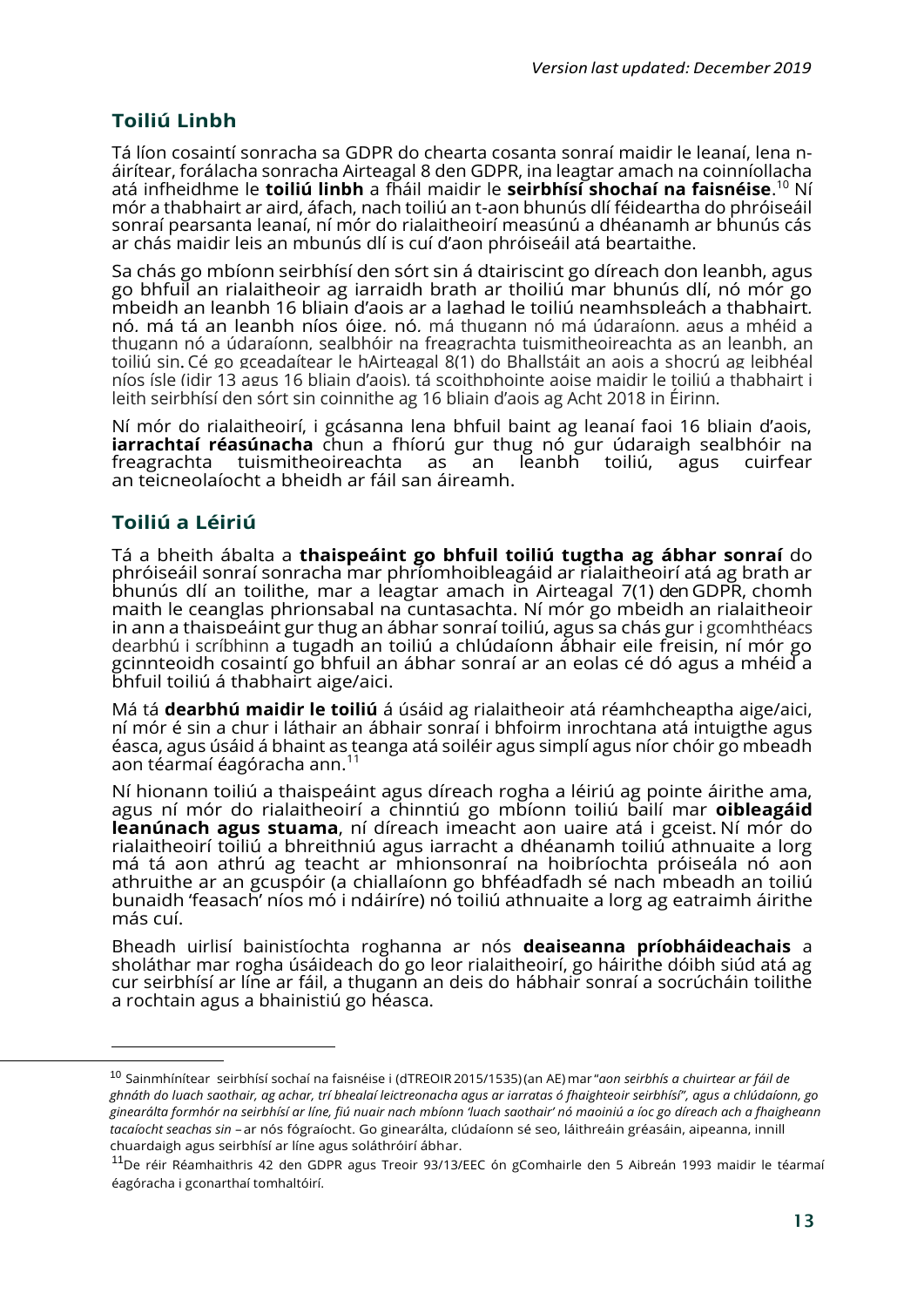# **Toiliú a Tharraingt Siar**

Tá an cumas **toiliú a tharraingt siar tráth ar bith** tar éis an toilithe sin a thabhairt mar chuid thábhachtach den choincheap maidir le toiliú faoi Airteagal 7(3) den GDPR, agus dá bhrí sin ní mór do rialaitheoirí a bheith cinnte go mbíonn ar a gcumas éascú a dhéanamh do dhaoine aonair toiliú a tarraingt siar sa chás iad a bheith ag brath ar an toiliú sin mar bhunús dlí. Sa chás go mbeidh toiliú a tharraingt siar tar a bheith míphraiticiúil, dodhéanta nó go gciallódh sé go mbeadh an phróiseáil do-oibrithe, ansin ní mór do rialaitheoirí breithniú a dhéanamh cibé a bhféadfadh bunús dlí eile a bheith níos cuí sna himthosca, nó cibé a bhfuil nó nach bhfuil bunús dlí leis an bpróiseáil in aon chor.

Ní bheidh tionchar ag tarraingt siar an toilithe, áfach, ar dhlíthiúlacht na próiseála a bhí bunaithe ar an toiliú sin sular tarraingíodh siar é. Ní mór do rialaitheoirí a chinntiú freisin go mbíonn sé **chomh héasca céanna** toiliú a tharraingt siar is a bhí **an toiliú sin a thabhairt**. Mar shampla, más próiseas aon chéim amháin a bhí sa phróiseas maidir le toiliú a thabhairt, ansin ní mór gur próiseas simplí aon chéim amháin a bheadh i dtoiliú a tharraingt siar. Ní mór do rialaitheoirí iarracht a dhéanamh chun cur ar chumas na n-ábhar sonraí a dtoiliú a tharraingt siar ar an modh céanna, nó ar mhodh cosúil leis an modh lenar cheadaigh siad an toiliú sin.

Tá sé de cheart ag na hábhair sonraí toiliú a tharraingt siar '**ag tráth ar bith**',agus dá bhrí sin, ní chomhlíonfaidh roghanna teoranta nó roghanna atá deacair lena rochtain do 'rogha an diúltaithe' nó le toiliú a tharraingt siar an oibleagáid seo; ní mór go mbeidh ar chumas an ábhair sonraí toiliú a tharraingt siar go héasca, ag táth ar bith is rogha leo, as a stuaim féin.

Tugtar ar aird i Réamhaithris 42 den GDPR nach bhféadfaí breathnú go ginearálta ar thoiliú mar thoiliú a tugadh faoi shaoirse mura mbíonn rogha i ndáiríre nó **rogha faoi shaoirse** ag an ábhar sonraí nó mura mbíonn an t-ábhar sonraí in ann toiliú a **dhiúltú nó a tharraingt siar gan dochar**.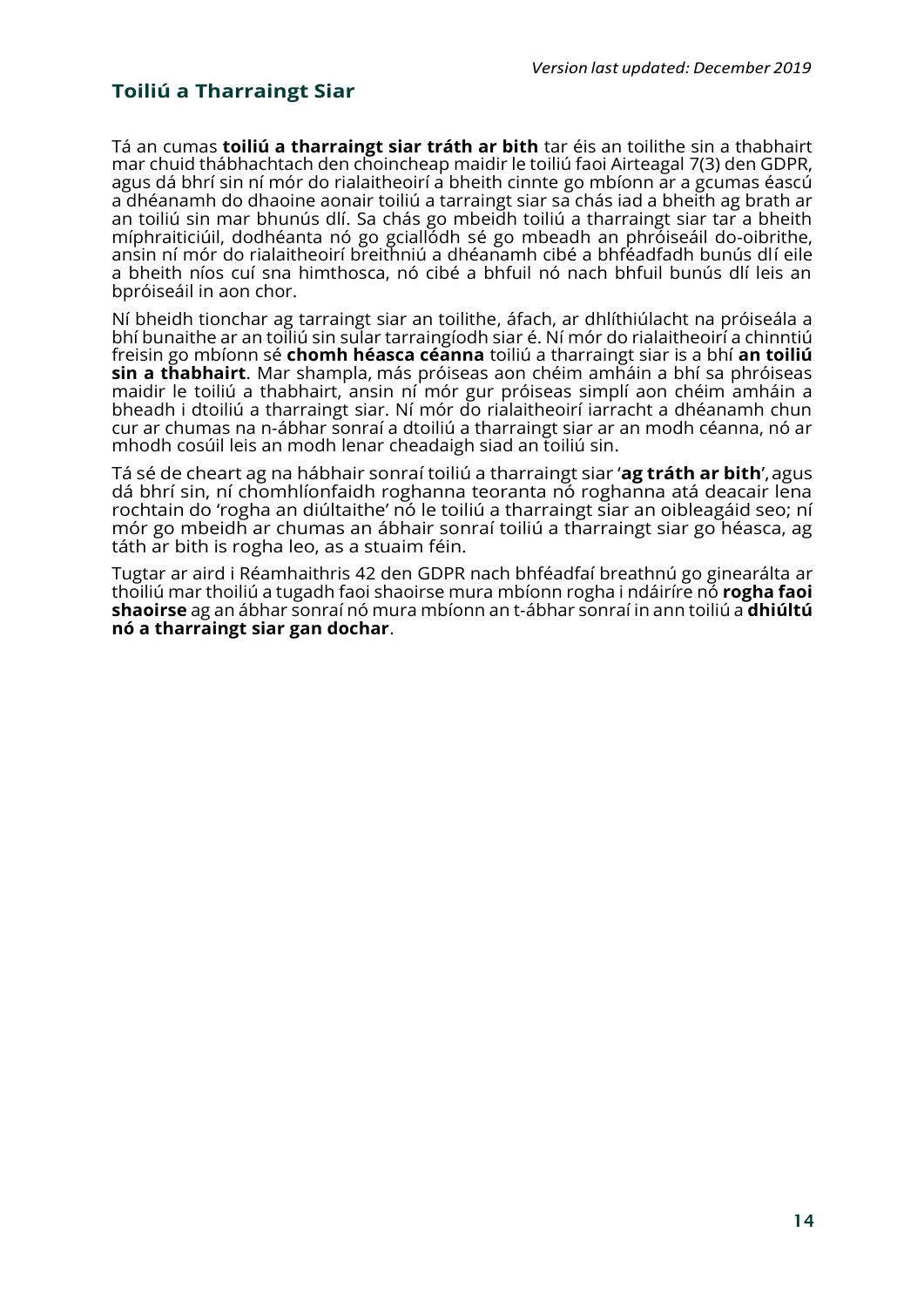# Conradh

"is gá an phróiseáil a dhéanamh chun conradh ar páirtí ann an t-ábhar sonraí a chomhlíonadh nó chun bearta a dhéanamh arna iarraidh sin ag an ábhar sonraí sula ndéanfaidh sé nó sí conradh"

> Airteagal 6(1)(b) den GDPR

Tá an bunús dlí le 'conradh' (á dtagraítear do freisin mar 'riachtanas conarthach' nó 'comhlíonadh conarthach') ar bhunús dlí eile a mbaintear úsáid sách coitianta as chun sonraí pearsanta a phróiseáil, i gcomhthéacs go bhfuil **caidreamh conarthach** idir an **t-ábhar sonraí agus an rialaitheoir**. Leagtar amach in Airteagal 6(1)(b) agus i Réamhaithris 44 den GDPR go bhféadfadh próiseáil a bheith riachtanach sa chás go bhfuil gá le próiseáil chun conradh bailí a chomhlíonadh nó a thosaigh.

Ní mór do rialaitheoirí a bheith ar an eolas nach bhfuil sé leordhóthanach brath ar bhunús dlí conarthach do phróiseáil sonraí pearsanta don phróiseáil a bheith bainteach ar bhealach éigin le caidreamh conarthach, ina ionad sin, ní mór go rachaidh sé níos faide agus a bheith '**riachtanach do chomhlíonadh**' an conradh sin – m.sh. riachtanach ar bhonn oibiachtúil chun tabhairt faoin gconradh. Mar mhalairt air sin, is féidir brath ar an mbunús dlí seo sa chás go mbíonn próiseáil riachtanach chun **céimeanna a ghlacadh** as a dtagann conradh, sa chás gur éiligh an t-ábhar sonraí ar an rialaitheoir a leithéid sin a dhéanamh, mar a ndéantar cur síos níos mionsonraithe air thíos.

Mar a leagtar amach i bhfoclaíocht Airteagal 6(1)(b) den GDPR, ní mór go mbeidh rialaitheoirí ar an eolas nach féidir an bunús dlí seo a fheidhmiú ach amháin i leith **conarthaí idir ábhar sonraí i ndáiríre agus an rialaitheoir**, agus ní do phróiseáil sonraí pearsanta chun na críche conradh a fheidhmiú idir an rialaitheoir agus tríú páirtí. Dá bhrí sin, ní féidir le rialaitheoir úsáid a bhaint as conradh idir iad féin agus soláthróir seirbhíse eile nó comhpháirtí fógraíochta mar bhunús dlí le sonraí pearsanta an ábhair sonraí a phróiseáil, díreach mar gheall go mbeadh an phróiseáil riachtanach leis an gconradh a chomhlíonadh – mar gheall nach bhfuil an t-ábhar sonraí mar pháirtí sa chonradh sin. Dá bhrí sin, ní bheadh feidhm leis an mbunús dlí seo in **easnamh caidreamh conarthach díreach** chomh fada is a bhaineann sé leis an ábhar sonraí.

# **Sula nDéanfar Conradh**

Léirítear san fhoclaíocht in Airteagal 6(1)(b) den GDPR an fhíric go bhféadfadh réamhphróiseáil sonraí pearsanta duine aonair a bheith riachtanach sula ndéanfar conradh leis an rialaitheoir, ar mhaithe le tabhairt chun críche conradh a éascú ar nós mionsonraí pearsanta a phróiseáil ag comhlacht árachais sa chás **gur iarr** an t-ábhar sonraí **meastachán**, ag súil le go bhféadfadh sé/sí conradh árachais a dhéanamh.

I gcomhthéacs ar líne, d'fhéadfadh sé seo a bheith ábhartha i gcásanna, mar shampla, go gcuireann t-ábhar sonraí a seoladh poist ar fáil chun a fháil amach an bhfeidhmíonn soláthróir seirbhíse áirithe ina gceantar, nó sa chás go ndéantar próiseáil mar chuid de phróiseáil cláraithe do sheirbhís ar líne. Ní fhéadfadh an smaoineamh seo ó thaobh réamh-phróiseáil **margaíocht gan iarraidh a chlúdach** nó próiseáil eile a dhéantar ar thionscnamh an rialaitheora, nó ar iarratas ó thríú páirtí, mar nach bhfuiltear á dhéanamh sin ar iarratas i ndáiríre ón ábhar sonraí.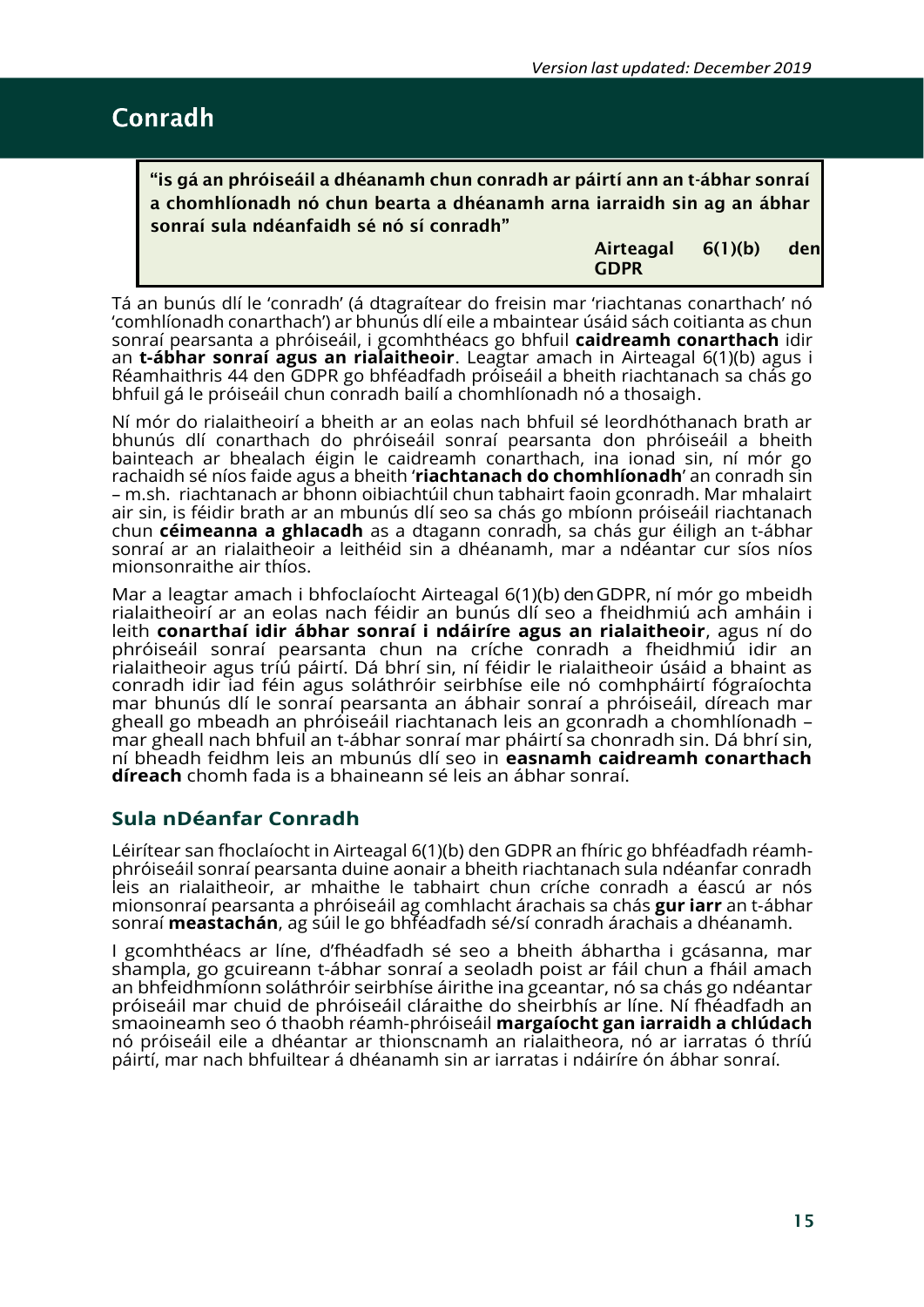#### Sampla

Cruthaíonn soláthróir seirbhíse ar líne feidhm a thugann an deis dá chuid úsáideoirí cuireadh a thabhairt do neamhchomhaltaí dul isteach sa tseirbhís. Sa chás go seoltar cuireadh, cuireann an comhlacht an fhaisnéis go léir atá aige maidir leis an duine a fuair cuireadh i dtoll a chéile ar mhaithe le réamh-phróifíl dá dteagmhálacha le húsáideoirí eile a chur le chéile chun iadsan a spreagadh chun dul isteach sa tseirbhís.Mar gur seoladh an cuireadh ar iarratas ó thríú páirtí (an t-úsáideoir bunaidh a sheol an cuireadh) níor iarr an t-ábhar sonraí a bhfuil próifíl á dhéanamh dó/di (an duine a fuair an cuireadh) ar an rialaitheoir aon chéimeanna a ghlacadh, agus dá bhrí sin, ní féidir leis an gcomhlacht brath de réir dlí ar Airteagal 6(1)(b) mar bhunús don phróiseáil réamh-chonarthach seo.

# **Riachtanas agus Conarthaí a Chomhlíonadh**

Beidh an coincheap maidir le cad go díreach atá 'riachtanach' ar deireadh thiar ag brath ar **imthosca gach aon chás** agus ar fhoclaíocht, cineál agus imthosca an chonartha. Mar a luaitear thuas, ní mór do rialaitheoirí a chinntiú go mbíonn an phróiseáil mar bhealach atá **riachtanach ar bhonn oibiachtúil agus comhréireach** leis an gconradh a chomhlíonadh, ag tógáil breithniú bealaí eile a d'fhéadfadh nach mbeadh chomh hionsáite sin san áireamh le cuspóir na próiseála a bhaint amach. Ní mór do rialaitheoirí breithniú a dhéanamh freisin ar an treoir ghinearálta maidir le prionsabal an riachtanais a fheidhmiú i leith bunúis dlí, a leagtar amach thuas faoin gceannteideal 'Riachtanas', nuair atáthar i mbun measúnaithe ar cad atá riachtanais leis an gconradh a comhlíonadh.

I roinnt cásanna, d'fhéadfadh téarmaí conarthacha i scríbhinn a shonrú go mbíonn próiseáil sonraí pearsanta ag teastáil mar ghné i gcomhlíonadh an chonartha. Mar sin féin,níl sé ag teastáil chun críocha Airteagal 6(1)(b) nach mór go mbeidh gach oibríocht próiseála sonraithe i dtéarmaí conarthacha. I go leor cásanna, d'fhéadfadh sé nach mbeadh próiseáil riachtanach do chomhlíonadh an chonartha luaite go sainiúil i dtéarmaí conarthacha idir na páirtithe, agus ina ionad sin, ní mór breithniú a dhéanamh ar **chomhthéacs níos leithne an chomhaontaithe** atáthar a dhéanamh, lena n-áirítear, measúnú a dhéanamh ar an méid atá **riachtanach go réasúnach** ar mhaithe leis an gcomhaontú bunaidh a chomhlíonadh.

Ní sheachnaíonn sé seo oibleagáidí an rialaitheora maidir le **prionsabail na trédhearcachta**, go háirithe faoi Airteagal 13 den GDPR, lena chinntiú go mbíonn an t-ábhar sonraí **feasach maidir leis an dá oibríocht próiseála agus críocha** na próiseála a dtabharfar fúthu maidir lena gcuid sonraí pearsanta. Áirítear anseo, an oibleagáid sainráite faoi Airteagal 13(2)(e) chun faisnéis a sholáthar (ag an tráth a bhfuarthas na sonraí pearsanta ón ábhar sonraí) maidir le cibé a bhfuil soláthar sonraí pearsana mar cheanglas conarthach.

#### Sampla

Téann custaiméir isteach i siopa éadaí chun seaicéad nua a cheannach. Níl saghas an chustaiméara i stoc sa siopa faoi láthair, ach comhaontaítear sa siopa an seaicéad a ordú agus dul i dteagmháil leis an gcustaiméir nuair a bhíonn an seaicéad i stoc arís. Íocann an custaiméir as an seaicéad agus cuireann a gcuid mionsonraí teagmhála ar fáil ionas go mbeifear in ann teagmháil a dhéanamh leo nuair a thagann an seaicéad isteach.

Ansin baineann an siopa úsáid as na mionsonraí teagmhála agus as an fhaisnéis maidir leis an gceannach le cárta dílseachta agus próifíl ar líne a chruthú lena úsáid ag an gcustaiméir, agus cuireann siad an méid sin in iúl nuair a thagann an custaiméir ar ais chun an tsiopa, rud a chuireann ionadh ar an gcustaiméir.

Sa chás seo, ní thacaíonn téarmaí an chonartha díolacháin idir na páirtithe leis an gconclúid go bhfuil cruthú cárta dílseachta nó próifíl riachtanach go réasúnach leis an gconradh a bhí déanta a chomhlíonadh.

## *Sa Chás Conradh a bheith Teoranta mar Bhunús Dlí*

Ar bhreithniúchán amháin atá lasmuigh de scóip na treorach seo, nach mór do rialaitheoirí a thabhairt san áireamh nuair atá bunús dlí conarthach a bhreithniú acu chun sonraí pearsanta a phróiseáil, tá an gá leis na dlíthe éagsúla eile a rialaíonn caidreamh conarthach a chomhlíonadh.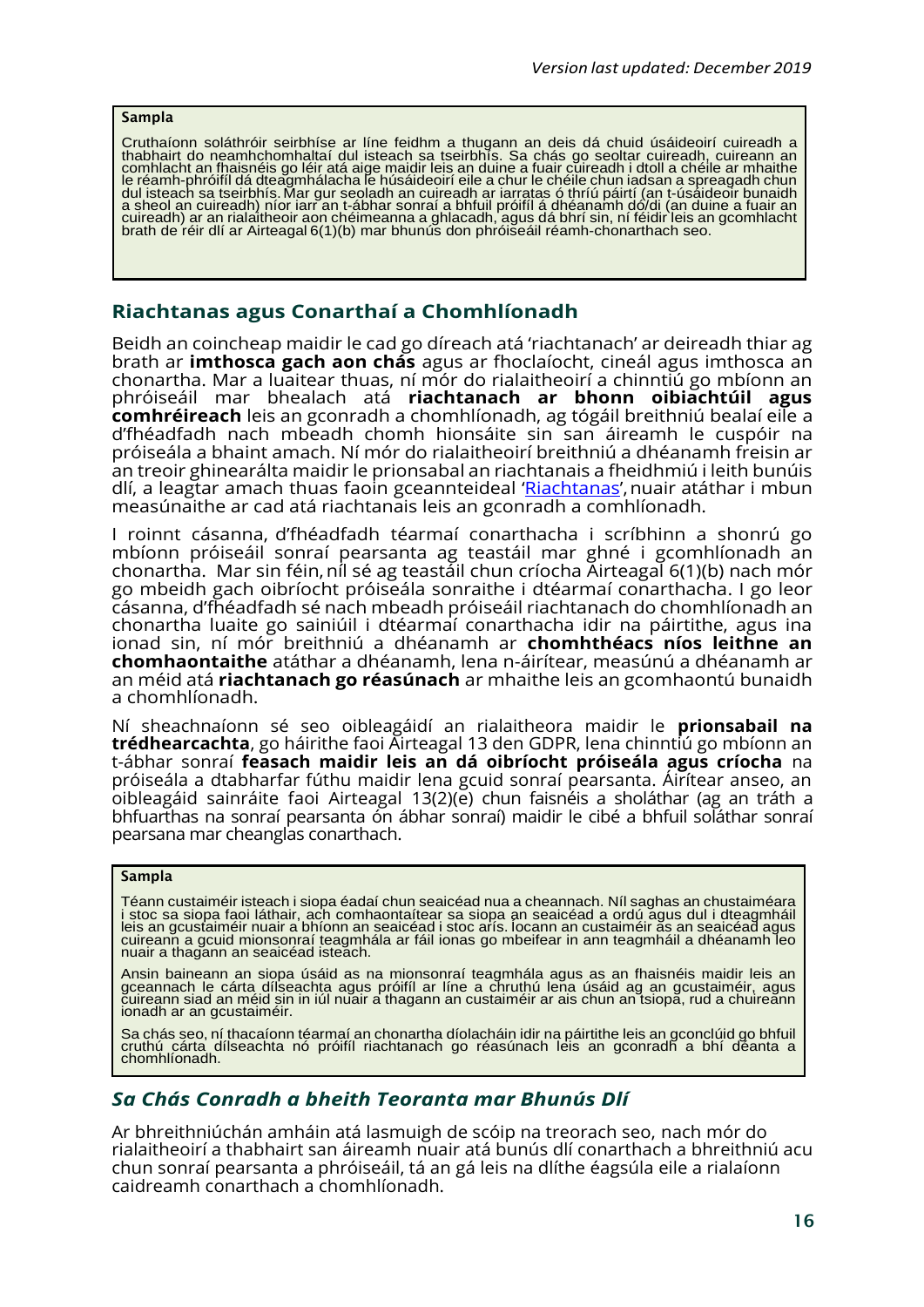Go háirithe, d'fhéadfadh sé gur leanbh a bheadh san ábhar sonraí nó duine atá **teoranta nó gan aon inniúlacht le conradh a dhéanamh**, seachas sin. Mar an gcéanna, d'fhéadfadh gnéithe eile maidir le **conradh nó le dlíthe tomhaltóra** a bheith i gceist, a chiallaíonn go bhfuil conarthaí nó clásail chonarthacha áirithe neamhbhailí.

Sular féidir le rialaitheoir brath ar fheidhmiú conarthach mar bhunús dlí le sonraí pearsanta a phróiseáil,ní mór dóibh **a bheith sásta** go bhfuil conradh bunúsach bailí ann, agus go bhfuil aon chlás/clásail lena mbíonn próiseáil sonraí pearsanta riachtanach lena bhfeidhmiú, bailí agus infheidhmithe.

Mar atá pléite thuas, sa chás go mbíonn próiseáil sonraí pearsanta riachtanach i ndáiríre le conradh a fheidhmiú idir an ábhar sonraí agus an rialaitheoir, ansin, ní mór do rialaitheoirí measúnú a dhéanamh cibé an bhféadfaí an phróiseáil a **bhunú ar bhunús dlí eile**, nó cibé a bhfuil bunús dlí ar fáil in aon chor. Mar sin féin, mar a thugtar ar aird thuas, (faoin gceannteideal <u>'Toiliú</u>'), ní chóir do rialaitheoirí iarracht a dhéanamh brath ar thoiliú mar bhunús dlí sa chás go ndéanann siad an gníomh sin maidir le toiliú mar choinníoll sa chonradh.

Sa chás go mbíonn próiseáil **sonraí 'catagóir speisialta'** atá goilliúnach riachtanach mar chuid d'fheidhmiú an conradh, ní mór do rialaitheoirí **eisceacht ar leithligh a aithint** freisin i leith toirmeasc ginearálta maidir le sonraí den sórt sin a phróiseáil, mar nach gcomhlíonann riachtanas conarthach as féin na ceanglais faoi Airteagal 9 den GDPR. Dá bhrí sin, mar a chéile leis an bpróiseáil go léir ar shonraí catagóir speisialta den sórt sin, beidh bunús dlí ag teastáil ón rialaitheoir – sa chás seo, atá riachtanach, leis an gconradh a chur i bhfeidhm – chomh maith leis an gcoinníoll faoi Airteagal 9(2) a chomhlíonadh a cheadaíonn an cineál seo sonraí pearsanta a phróiseáil – ar nós gur 'léir go bhfuil na sonraí ar fáil go poiblí' nó go bhfuil gá leis an bpróiseáil le héileamh dlíthiúil a bhunú, a fheidhmiú nó a chosaint.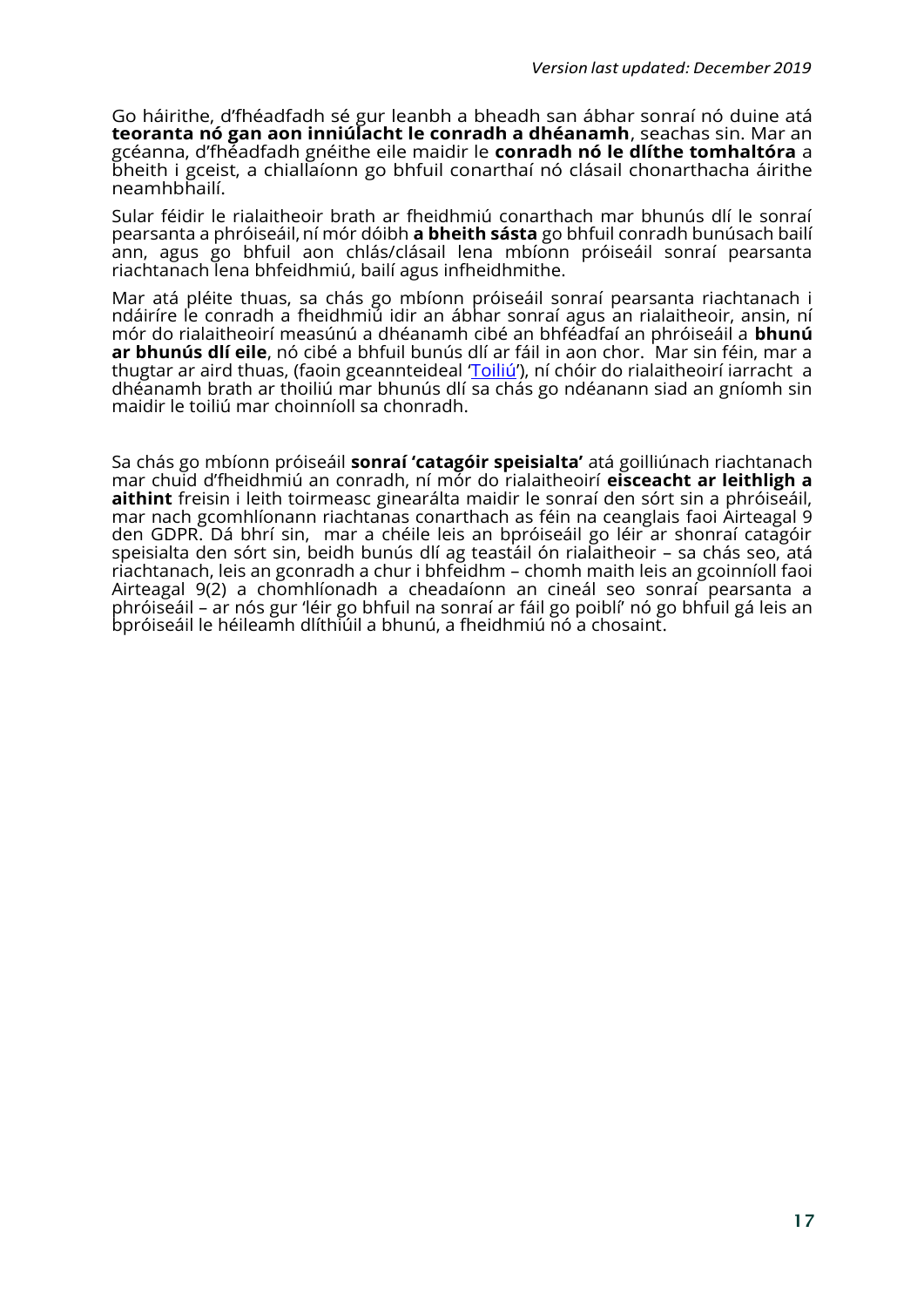## "is gá an phróiseáil a dhéanamh chun oibleagáid dhlíthiúil a bhfuil an rialaitheoir faoina réir a chomhlíonadh"

#### (Airteagal 6(1)(c) den GDPR)

Is dóigh go mbeidh an bunús dlí seo, ar a dtugtar 'oibleagáid dhlíthiúil a chomhlíonadh' freisin, ar an mbunús dlí is cuí i gcásanna ina bhfuil rialaitheoirí faoi oibleagáid na sonraí pearsanta a phróiseáil chun **reachtaíocht AE nó reachtaíocht na hÉireann nó an dlí coiteann** a chomhlíonadh. Mar an gcéanna leis an mbrath ar chonradh mar bhunús dlí, chun a bheith ag brath ar oibleagáid dhlíthiúil, ní mór do rialaitheoir measúnú a dhéanamh maidir le cibé a bhfuil próiseáil **'riachtanach' ar mhaithe leis** an oibleagáid sin **a chomhlíonadh** i ndáiríre. Má tá ar do chumas cloígh go réasúnach gan na sonraí pearsanta a phróiseáil, ní bheidh brath ar an mbunús seo cuí.

Déantar cur síos ar an mbunús dlí seo in Airteagal 6(1)(c) mar bhunús lena bhfuil an phróiseáil riachtanach chun oibleagáid a chomhlíonadh a bhfuil rialaitheoir faoina réir. Déantar soiléiriú in Airteagal 6(3) nach mór oibleagáid den sórt sin a bheith bunaithe air agus a theacht ó **Dhlí an AE nó ó Dhlí na hÉireann** (nó ó dhlí Ballstát eile, sa chás gur infheidhme).

Ní gá go mbeidh oibleagáid dhlíthiúil ann a éilíonn go sonrach an ghníomhaíocht phróiseála beacht a bhfuil an rialaitheoir chun tabhairt faoi; mar sin féin, ní mór do rialaitheoirí a chinntiú gurbh é an **cuspóir foriomlán** atá le próiseáil a dhéanamh ar shonraí pearsanta ná oibleagáid dhlíthiúil a chomhlíonadh ag an bhfuil **bunús soiléir leordhóthanach** sa dlí coiteann nó i reachtaíocht.

Ag teacht le prionsabal na **trédhearcachta** chomh maith le prionsabal na **cuntasachta** araon, ní mór do rialaitheoirí a chinntiú a bhfuil ar a gcumas **an dlí sonrach a aithint** a chreideann siadsan go gciallaíonn sé an oibleagáid dhlíthiúil lena bhfuil an phróiseáil riachtanach lena aghaidh. Féadfaidh rialaitheoirí, ar mhaithe le cuntasacht agus comhlíontacht a léiriú, tagairt a dhéanamh d'fhorálacha sonracha i reachtaíocht, casdlí, comhairle nó treoirlínte oifigiúla nó rialtais, nó treoir oifigiúil eile ina leagtar amach na hoibleagáidí a bhféadfadh rialaitheoirí a bheith faoina réir.

# **Cad atá i gCeist le hOibleagáid Dhlíthiúil?**

Mar a leagtar amach thuas, ní mór go mbeidh oibleagáid dhlíthiúil leagtha síos trí dhlí AE nó trí dhlí náisiúnta. Déantar tuilleadh soiléiriú i Réamhaithris 41 den GDPR nach amháin go gclúdaítear aon dlí a d'fhéadfadh a bheith bunaithe ar oibleagáid dhlíthiúil sa chomhthéacs seo acht reachtaíochta atá glactha ag parlaimint (m.sh. reachtaíocht), mar go n-aithnítear orduithe bunreachtúla éagsúla na mBallstát sa GDPR.

Dá bhrí sin, d'fhéadfadh oibleagáid dhlíthiúil a bheith bunaithe ar **reachtaíocht phríomha** (ar nós Acht), **reachtaíocht thánaisteach** (ar nós ionstraim reachtúil nó 'I.R.') nó ceanglas **dlí coiteann** éigin.

Tugtar ar aird sa GDPR nach mór d'aon dlí den sórt sin a bheith **soiléir agus beacht** agus ní mór go mbeidh sé '**intuartha** do dhaoine atá faoina réir', de réir casdlí Cúirt Bhreithiúnais an Aontais Eorpaigh (CJEU) agus na Cúirte Eorpaigh um Chearta an Duine (ECtHR).

Ní gá go mbeadh dlí ann a chuireann oibleagáid shoiléir ar rialaitheoirí a bheith rannpháirteach i ngníomh sonrach próiseála sonraí, ach dlí nó oibleagáid a d'fhéadfadh a bheith mar **bhunús do go leor oibríochtaí próiseála**, chomh fada is atá na hoibríochtaí próiseála siúd riachtanach i ndáiríre chun na hoibleagáide sin a chomhlíonadh. Mar a leagtar amach in Airteagal 6(3) agus i Réamhaithris 45 den GDPR araon, ní mór go ndéanfaidh aon dlí den sórt sin a bhfuil oibleagáid dlí mar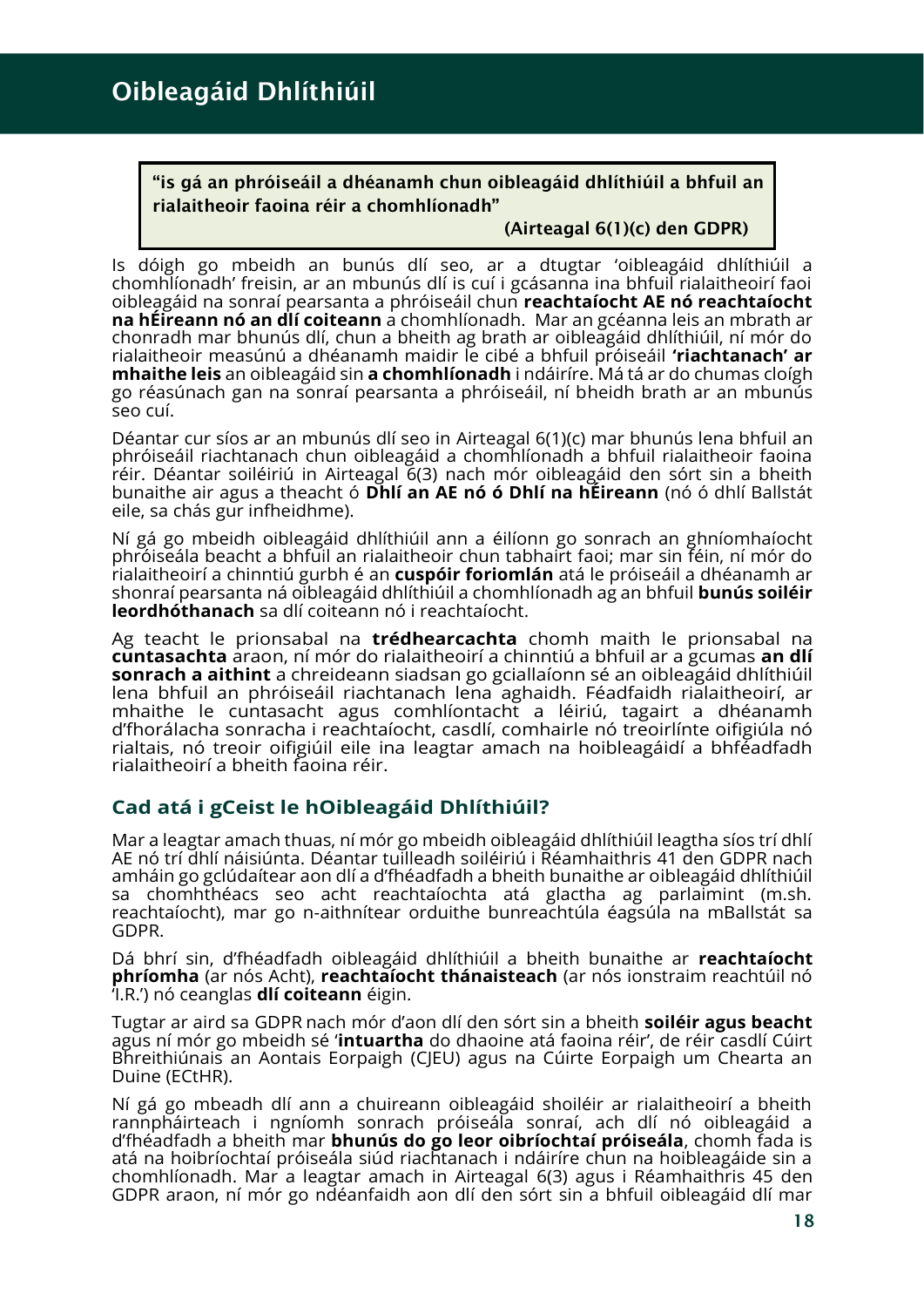bhunús leis cuspóirí aon chineál próiseála a dtugtar faoi chun na hoibleagáide sin a chomhlíonadh, soiléir ar a laghad agus ní mór go gcomhlíonfar an cuspóir a bhaineann le **leas an phobail** agus a bheith i **gcomhréir** leis an aidhm nó leis an sprioc dhleathach atá á saothrú.

# **Cad atá Riachtanach le hOibleagáid Dhlíthiúil a Chomhlíonadh?**

Tá coincheap an '**riachtanais**' mar chuid thábhachtach freisin de bhunús dlí maidir le 'hoibleagáid dhlíthiúil a chomhlíonadh' mar nach mór go mbeidh an phróiseáil **riachtanach** i ndáiríre **ar mhaithe** leis an oibleagáid **a chomhlíonadh**. Ní mór go mbeidh sé soiléir i bhformhór na gcásanna ó thaobh an dlí atá i gceist cibé a bhfuil gá an phróiseáil a dhéanamh i ndáiríre ar mhaithe lena bheith comhlíontach.

Ní mór próiseáil ar mhaithe le hoibleagáid dhlíthiúil a chomhlíonadh a bheith m**ar bhealach atá réasúnach agus comhréireach** leis an gcomhlíontacht sin **a bhaint amach**. Mar shampla, níor chóir go mbeadh rialaitheoir ag brath ar chomhlíonadh le hoibleagáid dhlíthiúil mar bhunús dlí le próiseáil má tá **rogha** acu cibé na sonraí pearsanta a phróiseáil, nó an bhfuil bealach eile ann atá níos réasúnaí agus níos comhréirí agus nach **bhfuil chomh hionsáite** leis an oibleagáid a chomhlíonadh. Tá sé seo ag teacht le prionsabal an **íoslaghdaithe sonraí**, sa mhéid nár chóir tabhairt faoi phróiseáil sonraí pearsanta ach amháin ar bhealach atá teoranta, sa chás é a bheith ábhartha agus riachtanach le cuspóir na próiseála a bhaint amach.

Mar atá an cás le bunúis dlíthiúla eile lena mbaineann coincheap an riachtanais, beidh an méid atá i gceist go díreach le cad atá 'riachtanach' ó thaobh comhlíonadh ag brath ar deireadh thiar ar **imthosca gach aon chás** agus an cineál oibleagáid dhlíthiúil atá i gceist. I gcás *Huber*, <sup>12</sup> tugann an CJEU le fios, nach féidir, i gcomhthéacs clár náisiúnaigh choigríche, próiseáil a bhreithniú a bheith 'riachtanach' **ach amháin mura mbíonn ann ach sonraí a bhí riachtanach** chun go bhféadfadh údaráis an reachtaíocht sin a chur i bhfeidhm agus má chuir sé **le feidhmiú níos éifeachtaí** oibleagáidí reachtaíochta.

 $\overline{a}$ 

<sup>12</sup> CJEU, Cás C‑524/06, *Heinz Huber v Bundesrepublik Deutschland*, 18 Nollaig 2008, alt 62.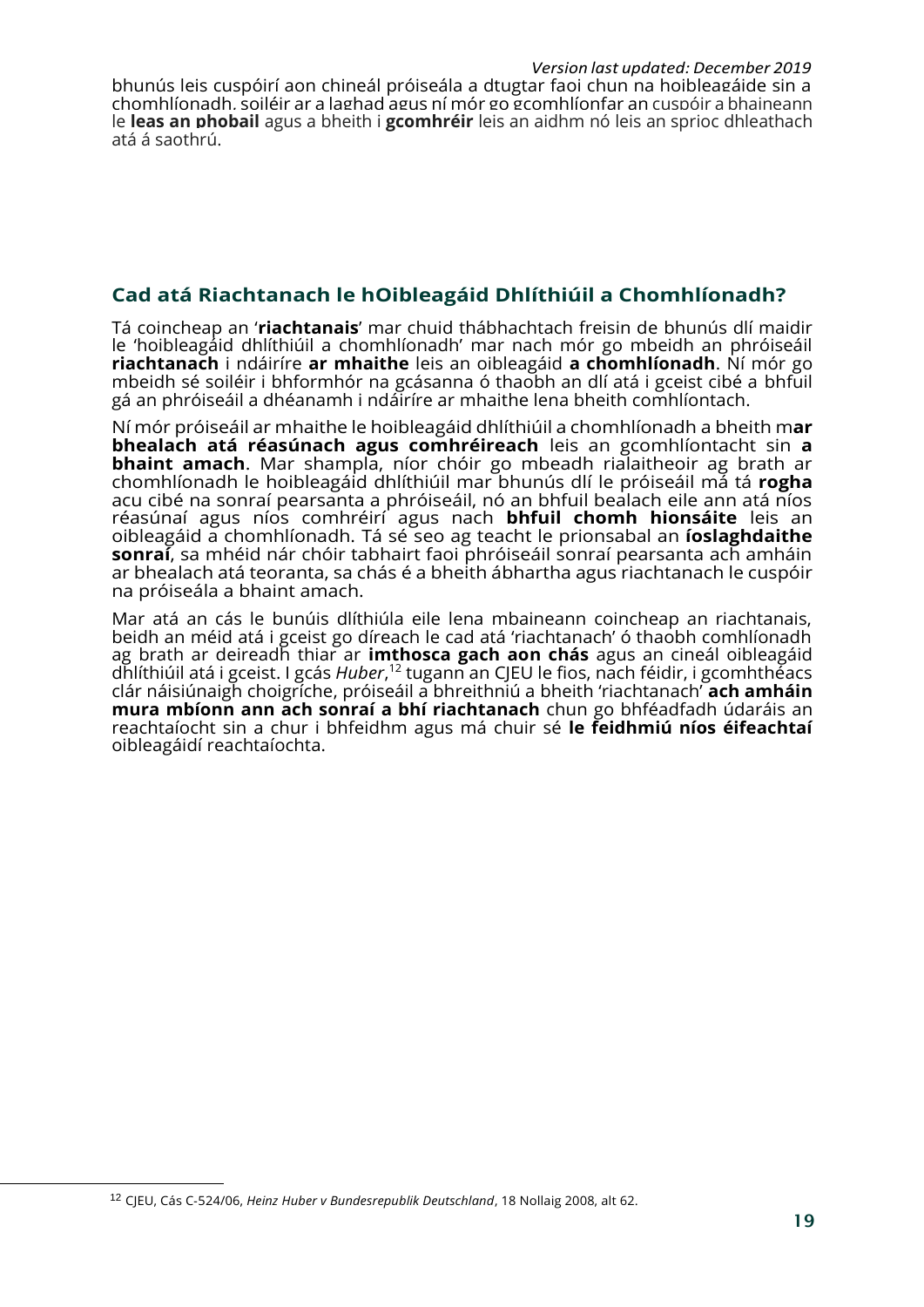# Leasanna Ríthábhachtacha

"is gá an phróiseáil a dhéanamh chun leasanna ríthábhachtacha an ábhair sonraí nó duine nádúrtha eile a chosaint"

> (Airteagal 6(1)(d) den GDPR)

Ní bhaintear úsáid chomh minic sin as próiseáil sonraí pearsanta le leasanna ríthábhachtacha mar bhunús dlí, ach mar sin féin, tá sé tábhachtach go mbreithneofaí é i **gcásanna sonracha áirithe**, sa chás nach bhfuil aon bhunús dlí eile cuí. Ní mór do rialaitheoirí, mar a chéile le bunúis dlíthiúla áirithe eile, breithniú a dhéanamh cibé a bhfuil an phróiseáil **riachtanach i ndáiríre leis an sprioc** a bhaint amach le leasanna ríthábhachtacha a chosaint. Is dócha go mbeadh rialaitheoirí ag brath ar an mbunús dlí seo sa chás go mbíonn gá le sonraí pearsanta a phróiseáil ar mhaithe **le beatha duine éigin** a chosaint, nó maolú a dhéanamh ar bhagairt thromchúiseach do dhuine, mar shampla, leanbh nó duine atá ar iarraidh.

D'fhéadfadh leasanna ríthábhachtacha a bheith mar bhunús dlí cuí in imthosca neamhthipiciúla, sa chás go mbíonn sé soiléir nach bhfuil feidhm le bunúis dlíthiúla ar bith eile. Mar shampla, sa chás go mbíonn catagóir speisialta sonraí pearsanta i gceist atá goilliúnach, **ar nó sonraí sláinte** – i **gcás éigeandála** bhféidir – d'fhéadfadh leasanna ríthábhachtacha soláthar araon a dhéanamh do bhunús dlí faoi Airteagal 6 ach eisceacht ón toirmeasc a chur ar fáil freisin ó phróiseáil a dhéanamh ar shonraí pearsanta den sórt sin faoi Airteagal 9 den GDPR.

Is dóigh go mbeidh baint ag catagóirí speisialta sonraí sláinte le formhór na gcásanna ina mbítear ag brath ar leasanna ríthábhachtacha mar bhunús dlí le próiseáil a dhéanamh, ceadaítear sonraí den sórt sin a phróiseáil le **hAirteagal 9(2)(c) den GDPR** nuair is gá leasanna ríthábhachtacha duine éigin a chosaint; ach, níl feidhm leis seo ach amháin má tá an t-ábhar sonraí i riocht nach bhfuil ar chumas/ar a cumas

#### Sampla

Cuirtear fios ar pharaimhíochaineoirí chuig saoráid cúraim cónaithe chun a theacht i gcabhair ar chónaitheoir atá breoite, agus atá gan aithne gan urlabhra nuair a thagann na paraimhíochaineoirí. Is féidir stair leighis agus sonraí sláinte ábhartha eile an chónaitheora a chomhroinnt leis na paraimhíochaineoirí mar go bhfuil gá leis an méid sin a dhéanamh lena leasanna ríthábhachtacha a chosaint – fiú, mar shampla, nár thug an cónaitheoir toiliú roimhe seo na sonraí seo a chomhroinnt chun na críocha seo.

toiliú a thabhairt go fisiciúil nó go dlíthiúil.

Mar sin féin, **ní bheidh feidhm leis an mbunús dlí sin i ngach cás** a bhaineann le sláinte nó le cóireáil don ábhar sonraí, ach amháin nuair a bhíonn an phróiseáil riachtanach le leasanna ríthábhachtacha a chosaint. Mar sin, **ní mórán seans** go mbeidh feidhm leis an mbunús dlí seo **lasmuigh de chás éigeandála**, mar shampla, sa chás go mbíonn cúram leighis beartaithe roimh ré.

# **Cé leis na Leasanna Ríthábhachtacha atá Ábhartha?**

Ba chóir a thabhairt ar aird go bhféadfadh baint a bheith ag bunús dlí leasanna ríthábhachtacha faoin GDPR le próiseáil sonraí pearsanta an ábhair sonraí chun **a leasanna ríthábhachtacha** a chosaint, ach d'fhéadfadh baint a bheith acu freisin le próiseáil sonraí pearsanta an ábhair sonraí sin chun **leasanna ríthábhachtacha**  *duine aonair eile* a chosaint – cé go bhfuil na himthosca inar dóigh gur mar sin a bheadh an cás níos teoranta.

Mar sin féin, d'fhéadfadh sé go dtarlódh próiseáil sonraí pearsanta an ábhair sonraí chun leasanna ríthábhachtacha duine eile a chosaint, mar shampla, sa chás go mbíonn sé riachtanach **sonraí pearsanta tuismitheora** a phróiseáil chun **leasanna ríthábhachtacha a leanbh** a chosaint. Níor chóir go dtarlóidh próiseáil sonraí pearsanta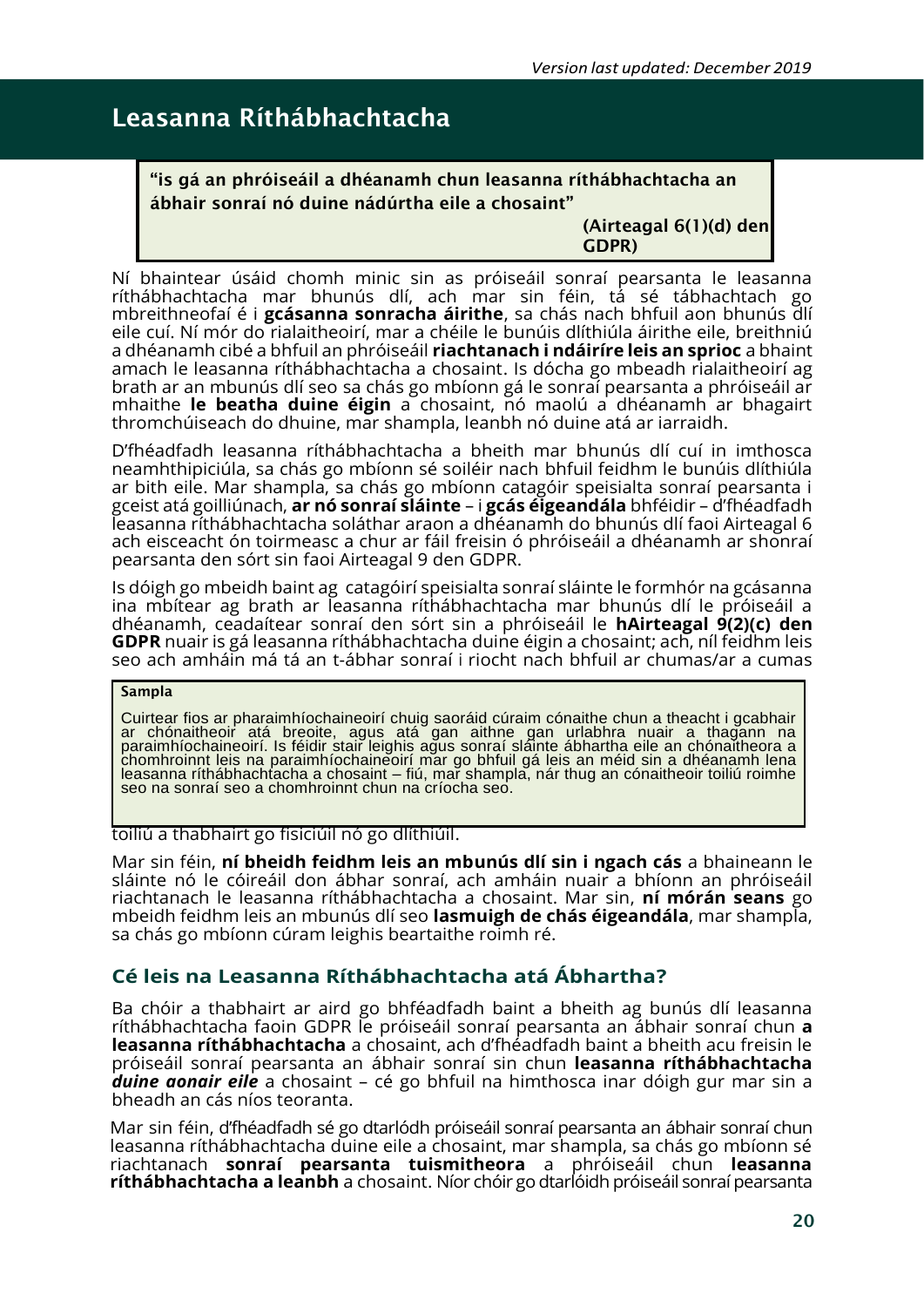bunaithe ar leas ríthábhachtach duine aonair eile ach i bprionsabal amháin sa chás nach féidir an phróiseáil a bhunú go soiléir ar bhunús dlí eile.

**Ní dóigh go mbeidh** an brath ar leasanna ríthábhachtacha mar bhunús dlí cuí do **phróiseáil ar scála níos mó** sonraí pearsanta go leor daoine aonair – is dóichí ná a mhalairt go mbeidh sé cuí i gcásanna éigeandála aonair. Mar sin féin, moltar i Réamhaithris 46 den GDPR go bhféadfadh leasanna ríthábhachtacha a bheith cuí mar bhunús dlí **do phróiseáil ar fhorais dhaonnúla ar scála níos mó** i gcomhthéacs cás ar nós eipidéim nó tubaiste.

# **Riachtanas agus Cásanna Éigeandála**

Chun go bhféadfar brath ar leasanna ríthábhachtacha mar bhunús dlí, ní mór go mbeidh an phróiseáil atá i gceist *riachtanach* i ndáiríre ar bhonn oibiachtúil **ar mhaithe le leasanna ríthábhachtacha** an ábhair sonraí nó leasanna ríthábhachtacha duine aonair eile **a chosaint** – a chiallaíonn nach mór go ndéanfar é ar bhealach atá **réasúnach agus comhréireach** le cosaint na leasanna sin **a bhaint amach**. Má tá ar chumas rialaitheoir leasanna ríthábhachtacha an duine is ábhar do na sonraí a chosaint ar bhealach eile nach bhfuil chomh hionsáite sin, ní dóigh go mbeidh leasanna ríthábhachtacha mar bhunús dlí cuí.

Ag teacht le **prionsabal íoslaghdaithe** sonraí, níor chóir tabhairt faoi phróiseáil sonraí pearsanta ach amháin ar bhealach teoranta, nuair a bhíonn sé ábhartha agus riachtanach le cuspóir na próiseála a bhaint amach. Chun cuntasacht a chinntiú, ní mór do rialaitheoirí a réasúnacht a thaifeadadh maidir le cén fáth gur cheap siad go raibh sé riachtanach sonraí pearsanta a phróiseáil chun leasanna ríthábhachtacha a chosaint.

Mar a chéile le gach bunús dlí ina n-áirítear, tástáil riachtanais, beidh an méid maidir le cad go díreach atá 'riachtanach' chun leasanna ríthábhachtacha an ábhair sonraí a chosaint ag brath ar deireadh thiar ar **imthosca gach aon chás** agus ní mór go dtógfar comhthéacs san áireamh go háirithe i gcásanna éigeandála sa chás gur chreid an rialaitheoir go hionraic go raibh an phróiseáil riachtanach le leasanna ríthábhachtacha a chosaint. Sa chás gur dóigh go mbeidh baint ag rialaitheoir le cásanna den sórt sin, ní mór tabhairt faoi shaghas éigin **pleanála ó thaobh cáis** ionas go mbeidh próisis shoiléire, lena n-áirítear, sonraí pearsanta a láimhsiú, i bhfeidhm.

# **Cad is 'Leasanna Ríthábhachtacha' ann?**

Déantar mionléiriú breise i Réamhaithris 46den GDPRar na cineálacha cásanna ina bhféadfadh feidhm a bheith le leasanna ríthábhachtacha, eadhon, sa chás go mbíonn sé "*riachtanach leas a chosaint atá ríthábhachtach do shaol an ábhair sonraí nó saol duine nádúrtha eile a chosaint*" (m.sh.duine aonair atá beo). Dá bhrí sin, is féidir leasanna ríthábhachtacha a thuiscint mar **leasanna atá ríthábhachtach do shaol an ábhair sonraí** –clúdaítear ann cásanna a chuireann saol daoine i mbaol den chuid is mó, ach cásanna a d'fhéadfadh bagairt thromchúiseach a bheith i gceist leo do shláinte nó do chearta bunúsacha duine aonair.

Mar gheall ar na cúiseanna seo, mar a dtagraítear dóibh thuas, beidh, **i bhformhór na gcásanna** a mbeidh leasanna ríthábhachtacha mar bhunús dlí cuí, **cásanna leighis nó cásanna cúraim sláinte** i gceist, lena n-áirítear, daoine le riocht meabhairshláinte atá leochaileach agus beidh catagóir sonraí speisialta agus goilliúnacha i gceist go minic. Tá cosaint i ndáiríre saol an ábhair sonraí nó duine aonair eile is dóigh is mó a bheidh ar an leas ríthábhachtach atá á chosaint ag próiseáil riachtanach sonraí pearsanta.

Nuair atáthar i mbun breithnithe ar an mbunús dlí is cuí, ní mór do rialaitheoirí a thabhairt ar aird **go bhféadfadh** cineálacha áirithe próiseála **freastal** ar fhorais thábhachtacha ar mhaithe le **leas an phobail** chomh maith le leasanna ríthábhachtacha an ábhair sonraí, mar shampla nuair a bhíonn gá an phróiseáil a dhéanamh do **chríocha daonnúla**, lena n-áirítear, monatóireacht a dhéanamh ar eipidéim agus ar an mbealach a scaipeann siad nó i gcásanna éigeandála daonnúla.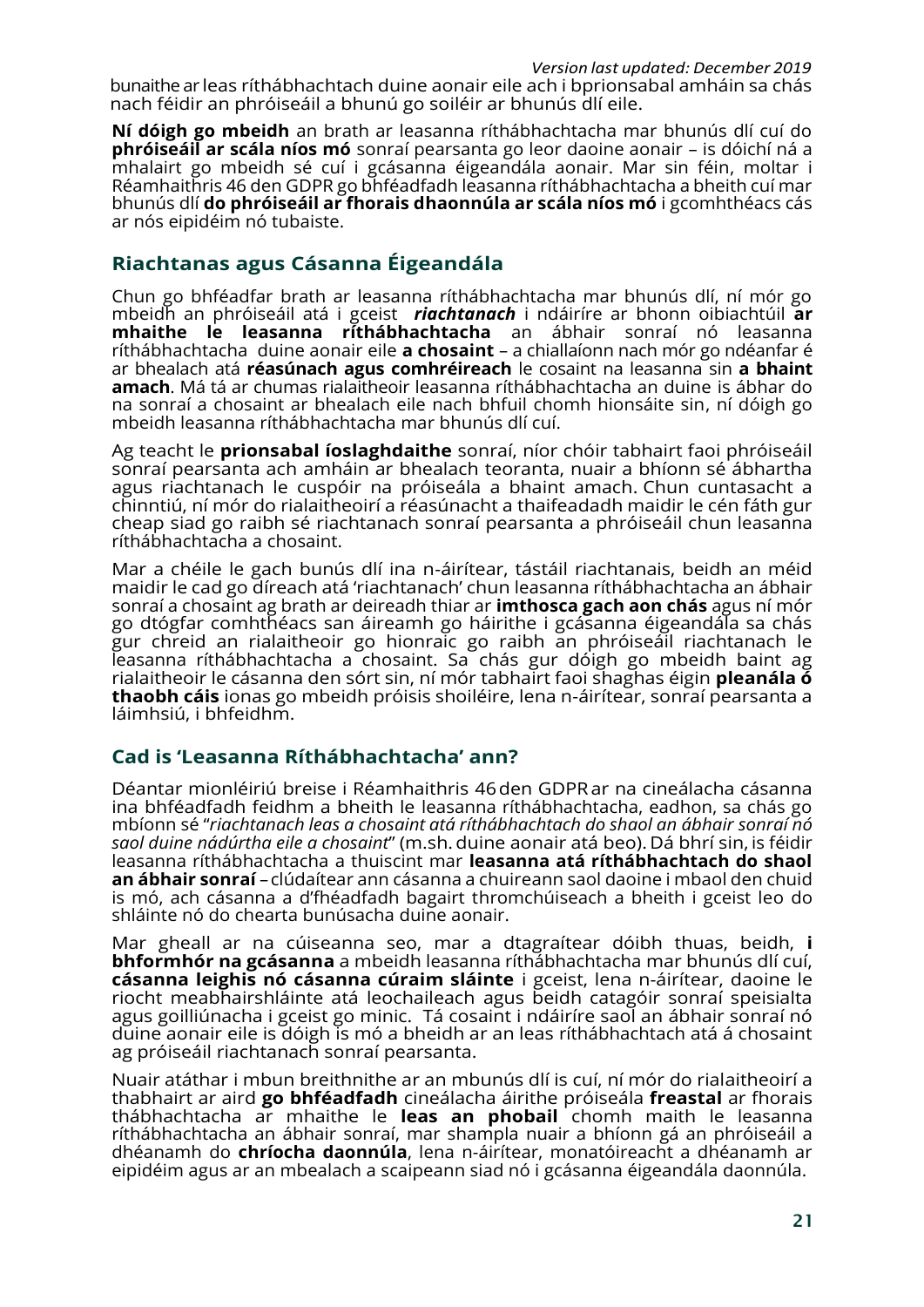# Cúram Poiblí

"is gá an phróiseáil a dhéanamh chun cúram a chur i gcrích a dhéantar ar mhaithe le leas an phobail nó i bhfeidhmiú údaráis oifigiúil atá dílsithe don rialaitheoir"

> (Airteagal 6(1)(e) den GDPR)

Is dóigh go mbeidh baint ag an mbunús dlí seo le fo-ghrúpa níos teoranta rialaitheoirí, sa chás gur gá dóibh tabhairt faoi phróiseáil sonraí pearsanta mar chúram ar mhaithe le leas an phobail, nó i bhfeidhmiú údaráis oifigiúil atá dílsithe don rialaitheoir.

Déantar soiléir sa GDPR, ag deireadh Airteagal 6(1), nach féidir le **húdaráis phoiblí brath ar bhunús dlí 'leasanna dlisteanacha'** le húdar maith a bheith le próiseáil sonraí pearsanta agus a dtugann siad fúthu agus iad ag feidhmiú a gcuid dualgas. San am a caitheadh, d'fhéadfadh sé gur tugadh faoi roinnt den chineál seo próiseála ar bhonn leasanna dlisteanacha, ach ní mór d'údaráis áitiúla breithniú a dhéanamh anois cibé ar cúram a fheidhmiú ar mhaithe le leas an phobail nó feidhmiú údarás oifigiúil an bunús dlí is cuí.

Leagtar amach in Airteagal 6(3) den GDPR freisin sa chás go mbíonn próiseáil bunaithe ar an mbunús dlí seo, nach mór go mbeidh sé bunaithe ar **dhlí AE nó ar an dlí náisiúnta**, atá ag comhlíonadh cuspóir nó leas an phobail agus atá **comhréireach agus dlisteanach** maidir leis an aidhm atá á saothrú. Dá bhrí sin, féadfaidh rialaitheoirí brath ar an mbunús dlí seo más gá dóibh sonra pearsanta a phróiseáil i bhfeidhmiú **údarás oifigiúil** nó (a chlúdaíonn feidhmeanna agus cumhachtaí poiblí mar a leagtar síos sa dlí) nó chun **cúram sonrach** a fheidhmiú ar mhaithe le **leas an phobail** (mar a leagtar síos sa dlí).

Baineann an bunús dlí seo **den chuid is mó le húdaráis phoiblí**, ach d'fhéadfadh rialaitheoir ar bith brath air freisin ar bhealach éigin ina bhfeidhmítear údarás oifigiúil nó a dtugtar faoi chúram ar mhaithe le leas an phobail. **Ní gá go mbeadh cumhacht dlíthiúil sonrach** ann le sonraí pearsanta a phróiseáil a luaitear leis an rialaitheoir sin, ach ní mór go mbeidh bunús soiléir lena mbunchúram, feidhm nó cumhacht sa **dlí AE nó sa dlí náisiúnta, lena n-áirítear sa dlí coiteann**. Déantar soiléir i Réamhaithris 41 den GDPR gur chóir go mbeadh an dlí atá mar bhunús le cúram, feidhm nó cumhacht soiléir agus beacht agus nach mór go mbeidh a fheidhmiú **intuartha** dóibh siúd a bhfuil aige tionchar orthu, de réir cásdlí an CJEU agus an ECtHR.

Mar a luaitear i Réamhaithris 45 den GDPR, d'fhéadfadh dlí áirithe a bheith leordhóthanach chun bunúis le hoibríochtaí próiseála éagsúla a chomhlíonadh sa chás go mbíonn an phróiseáil riachtanach chun cúram a fheidhmiú ar mhaithe le leas an phobail nó i bhfeidhmiú údarás oifigiúil. Tugtar ar aird sa GDPR freisin gur suas do **dhlí an AE nó don dlí Náisiúnta cinneadh a dhéanamh maidir le críocha na próiseála** i gcásanna den sórt seo.

Ní mór do rialaitheoirí an pointe gaolmhar a thabhairt ar aird freisin nach féidir sonraí pearsanta a bhaineann le ciontuithe coiriúla agus coireanna a phróiseáil, de bhun ceann de na bunúis dlí in Airteagal 6(1) den GDPR ach amháin faoi rialú údarás oifigiúil a sholáthraíonn na cosaintí cuí do nó nuair atá an phróiseáil údaraithe le dlí AE nó leis an dlí náisiúnta, a sholáthraíonn na cosaintí cuí do chearta agus do shaoirsí na nábhar sonraí. Coimeádfar aon **chlár** cuimsitheach maidir le **ciontuithe coiriúla** faoi **rialú údarás oifigiúil agus sin amháin**.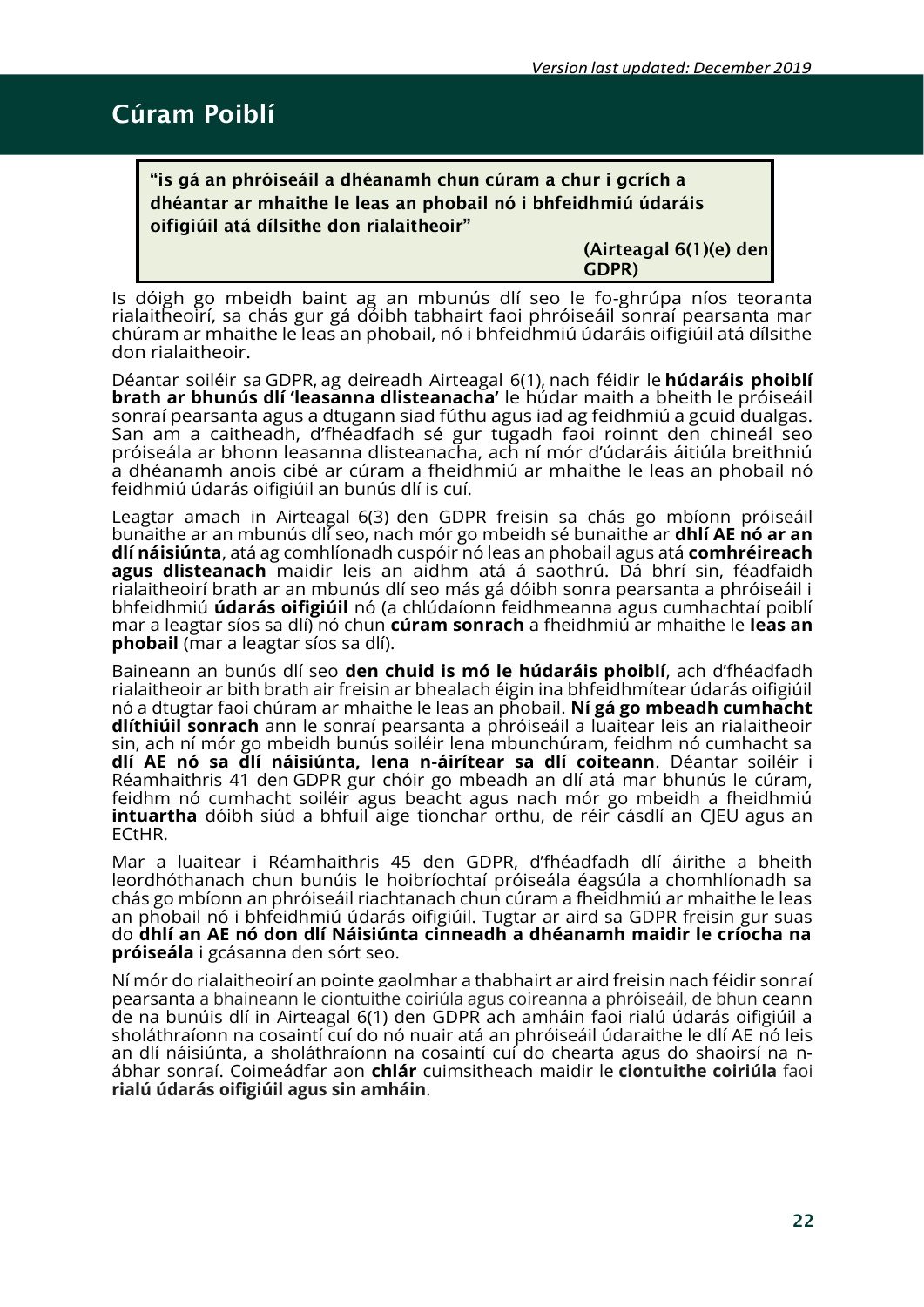## **Cén Cineál Cúraimí a Fheidhmítear ar mhaithe le Leas an Phobail?**

Tá samplaí tugtha de na réimsí ina bhféadfaí tabhairt faoi chúram ar mhaithe le leas an phobail i Réamhaithris 45 den GDPR, lena n-áirítear, **críocha sláinte** ar nós **sláinte phoiblí** agus **cosaint shóisialta** agus bainistíocht **seirbhísí cúraim sláinte.** Tugtar ar aird i Réamhaithris 55den GDPR gur féidir an phróiseáil sonraí pearsanta a dhéanann údaráis oifigiúla chun críocha **aidhmeanna comhlachais reiligiúnacha atá aitheanta go hoifigiúil a bhaint amach,** mar a leagtar síos sa dlí bunreachtúil nó sa dlí poiblí idirnáisiúnta, a bhreithniú a bheith á déanamh ar bhunús leas an phobail.

Tá tuilleadh mionsonraí tugtha in Alt 38 d'Acht 2018 maidir le próiseáil a dhéantar mar chúram ar mhaithe le leas an phobail nó d'fheidhmiú údarás oifigiúil i ndlí na hÉireann. Luaitear ann go mbeidh próiseáil sonraí pearsanta dleathach sa mhéid go bhfuil próiseáil den sórt sin **riachtanach agus comhréireach** maidir le (a) comhlíonadh feidhm rialaitheora **atá dílsithe ag nó faoi achtachán nó tríd an mBunreacht**, nó (b) **riaradh scéime neamhreachtúil,** clár nó cistí ag nó thar ceann rialaitheora, ar bhunús dlí do riarachán den sórt sin feidhm an rialaitheora atá dílsithe ag nó faoi achtachán nó tríd an mBunreacht. Tá mionsonraí in Alt 38 freisin ar phróiseáil do chríocha an Chomhlimistéir Taistil a chaomhnú agus rialacha conas rialacháin aireachta a dhéanamh chun soláthar a dhéanamh do mhionsonraí breise maidir le cúraimí a dhéantar ar mhaithe le leas an phobail.

Leagtar tuilleadh rialacha amach in Alt 42 d'Acht 2018 maidir le próiseáil sonraí pearsanta do chríocha **cartlannaithe** ar mhaithe le leas an phobail, chun críocha **taighde eolaíoch nó stairiúil** nó chun críocha **staidrimh** de réir Airteagal 89 den GDPR. Tugtar ar aird ann freisin sa chás gur féidir na críocha sin a chomhlíonadh trí phróiseáil nach gceadaítear léi aitheantas na n-ábhar sonraí a chur in iúl nó nach gceadaítear sin a thuilleadh, is ar an mbealach sin a chomhlíonfar na críocha sin.

Chomh maith leis sin, tugtar le fios i Réamhaithris 56 den GDPR sa chás go n-éilíonn oibriú córas daonlathach an Stáit, le linn **gníomhaíochtaí toghchánaíochta**, ar pháirtithe polaitiúla sonraí pearsanta tuairimí polaitiúla daoine a chur le chéile, is féidir próiseáil sonraí den sórt sin a cheadú ar chúiseanna leas an phobail. Mar sin féin, níl feidhm leis seo ach amháin ar an gcoinníoll go bhfuil na cosaintí cuí ann chun cearta na n-ábhar sonraí a chosaint. Athdhearbhaítear in Alt 48 d'Acht 2018, go bhfuil próiseáil sonraí pearsanta a nochtann tuairimí polaitiúla do ghníomhaíochtaí toghcháin agus d'fheidhmeanna an Choimisiúin Reifrinn dleathach.

Ní mór do rialaitheoirí breithniú a dhéanamh freisin cibé an bhfuil an bunús dlí seo cuí i gcásanna ina mbíonn próiseáil riachtanach chun **críocha daonnúla**, lena náirítear, monatóireacht a dhéanamh ar eipidéim agus ar an mbealach a scaipeann eipidéim nó i gcásanna éigeandála daonnúla, go háirithe i gcásanna tubaiste nádúrtha nó tubaiste a bhfuil an duine mar chúis léi, mar a leagtar amach i Réamhaithris 46 den GDPR (ina dtugtar ar aird freisin go bhféadfadh leasanna ríthábhachtacha a bheith mar bhunús dlí a bheadh cuí i gcásanna den sórt sin).

# **Riachtanas, Comhréireacht agus Íoslaghdú**

Ní mór do rialaitheoirí atá ag brath ar an mbunús dlí seo a chinntiú go mbeidh próiseáil sonraí pearsanta an ábhair sonraí *riachtanach* i ndáiríre **chun tabhairt faoi chúram ar mhaithe le leas an phobail nó d'fheidhmiú údarás oifigiúil**. Mar atá an cás le bunúis dlí eile lena bhfuil baint ag coincheap an riachtanais, tá a méid maidir le cad go díreach atá 'riachtanach' chun tabhairt faoi chúram ar mhaithe le leas an phobail nó d'fheidhmiú údarás oifigiúil ag brath ar deireadh thiar ar **imthosca gach aon chás.**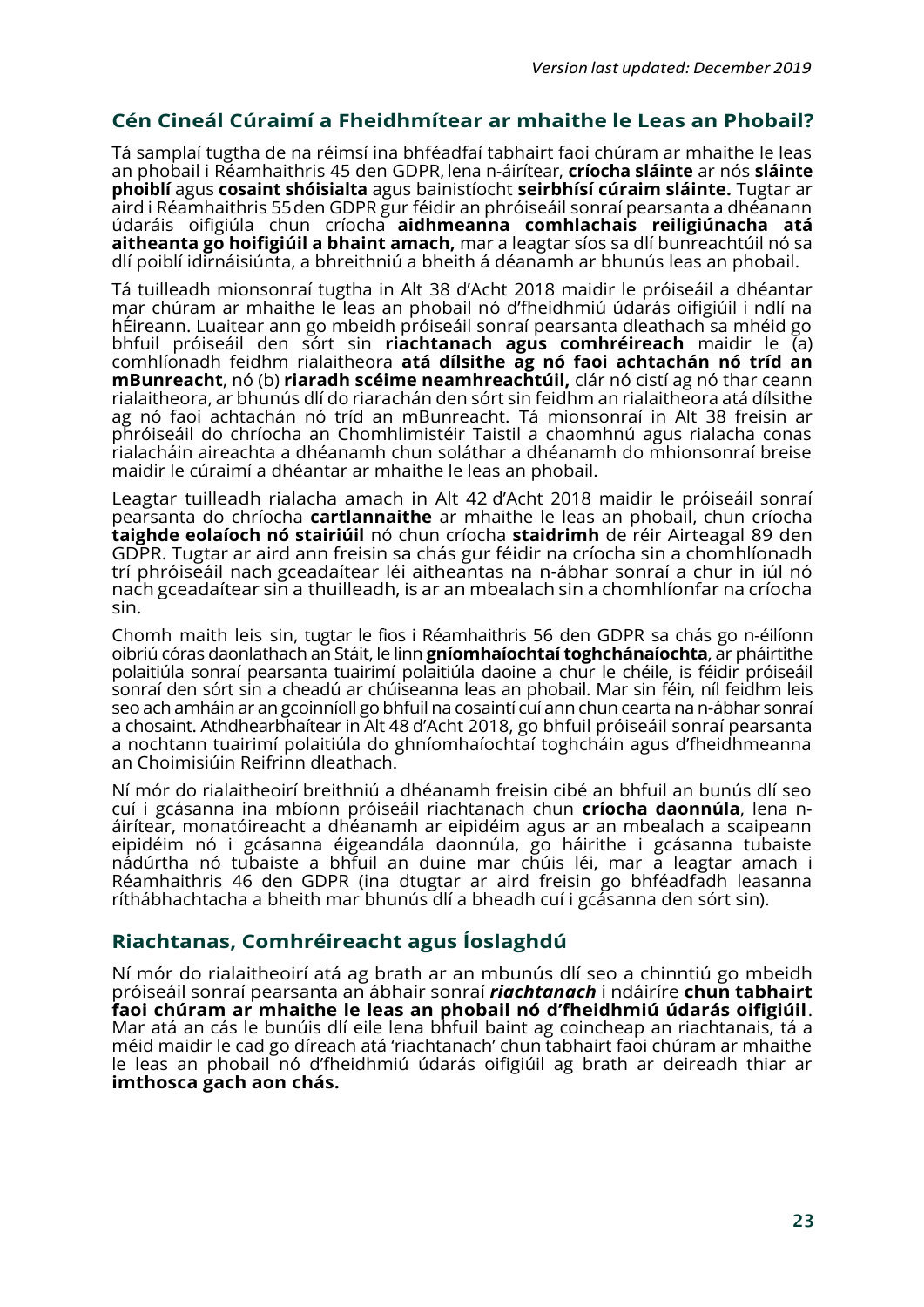Ionas go mbeidh próiseáil riachtanach chun tabhairt faoi chúram ar mhaithe le leas an phobail nó d'fheidhmiú údarás oifigiúil, ní mór gur **bealach spriocdhírithe, réasúnach agus comhréireach** a bheidh ann lena dhéanamh. Má tá ar chumas rialaitheora na críocha seo a bhaint amach ar bhealach eile nach bhfuil chomh hionsáite, ní dócha gur chóir dóibh sonraí pearsanta a phróiseáil faoin mbunús dlí seo, ag teacht le prionsabal an **íoslaghdaithe sonraí**.

Go háirithe, mar go bhfuil rochtain ag údaráis phoiblí ar lear an-mhór sonraí pearsanta, tá sé ríthábhachtach go gcinntíonn siad go bhfuil **cineál agus méid araon na sonraí pearsanta** atá á bpróiseáil, **leordhóthanach, ábhartha agus teoranta** don mhéid is gá leis an gcríoch luaite a bhaint amach.

# **Cé acu Rialaitheoirí atá in ann Brath ar an mBunús seo?**

Tugann Réamhaithris 45den GDPR léargas ar an gceist maidir le cé na catagóirí rialaitheoirí a d'fhéadfadh brath ar an mbunús dlí seo agus cé na himthosca a bhféadfadh siad a leithéid sin a dhéanamh. Tugtar ar aird ann go mbaineann sé go príomha le dlí sonrach AE nó leis an dlí náisiúnta cinneadh a dhéanamh cén sórt rialaitheoir a d'fhéadfadh tabhairt faoin gcúram seo ar mhaithe le leas an phobail nó i bhfeidhmiú údarás oifigiúil.

Go coitianta, is dóigh gur **údarás poiblí** nó duine nádúrtha nó duine dlíthiúil eile atá faoi rialú ag an **dlí poiblí** atá sa rialaitheoir, ach d'fhéadfadh sé go n-áireodh seo freisin, sa chás gur ar mhaithe le leas an phobail a leithéid a dhéanamh, rialaitheoirí atá á rialú ag dlí príobháideach, ar nós **cumainn ghairmiúla**.

Mar a thugtar ar aird thuas, is dóigh go mbeidh **údaráis phoiblí** ag brath freisin ar an mbunús dlí seo do go leor oibríochtaí próiseála, mar go bhfuil **cosc go sainráite** orthu brath ar bhunús 'leasanna dlisteanacha' faoi Airteagal 6(1) den GDPR do phróiseáil '**i bhfeidhmiú a gcuid cúraimí'** agus ní bheidh toiliú mar bhunús dlí cuí d'oibríochtaí próiseála sa chás nach mbíonn aon rogha i ndáiríre ag an ábhar sonraí toiliú a thabhairt faoi shaoirse (agus d'fhéadfadh sé gur mar seo a bheadh an cás go minic mar gheall ar neamhchothroime cumhachta idir na daoine is ábhar do na sonraí agus údaráis phoiblí).

Mar a phléitear thíos faoi 'leasanna dlisteanacha', fágann sé seo an fhéidearthacht oscailte d'údaráis phoiblí chun brath ar leasanna dlisteanacha mar bhunús dlí ar mhaithe le cúis seachas a gcuid cúraimí a fheidhmiú mar údarás poiblí. Is é seasamh an DPC go mbaineann feidhmiú cúraimí comhlacht poiblí le cúraimí substainteacha comhlacht poiblí agus dá bhrí sin, d'fhéadfadh críocha tánaisteacha ar nós trédhearcacht, bainistiú oifige nó cuntasacht airgeadais, a bheith cuí chun tabhairt fúthu ar bhunús leasanna dlisteanacha sna comhthéacsanna seo.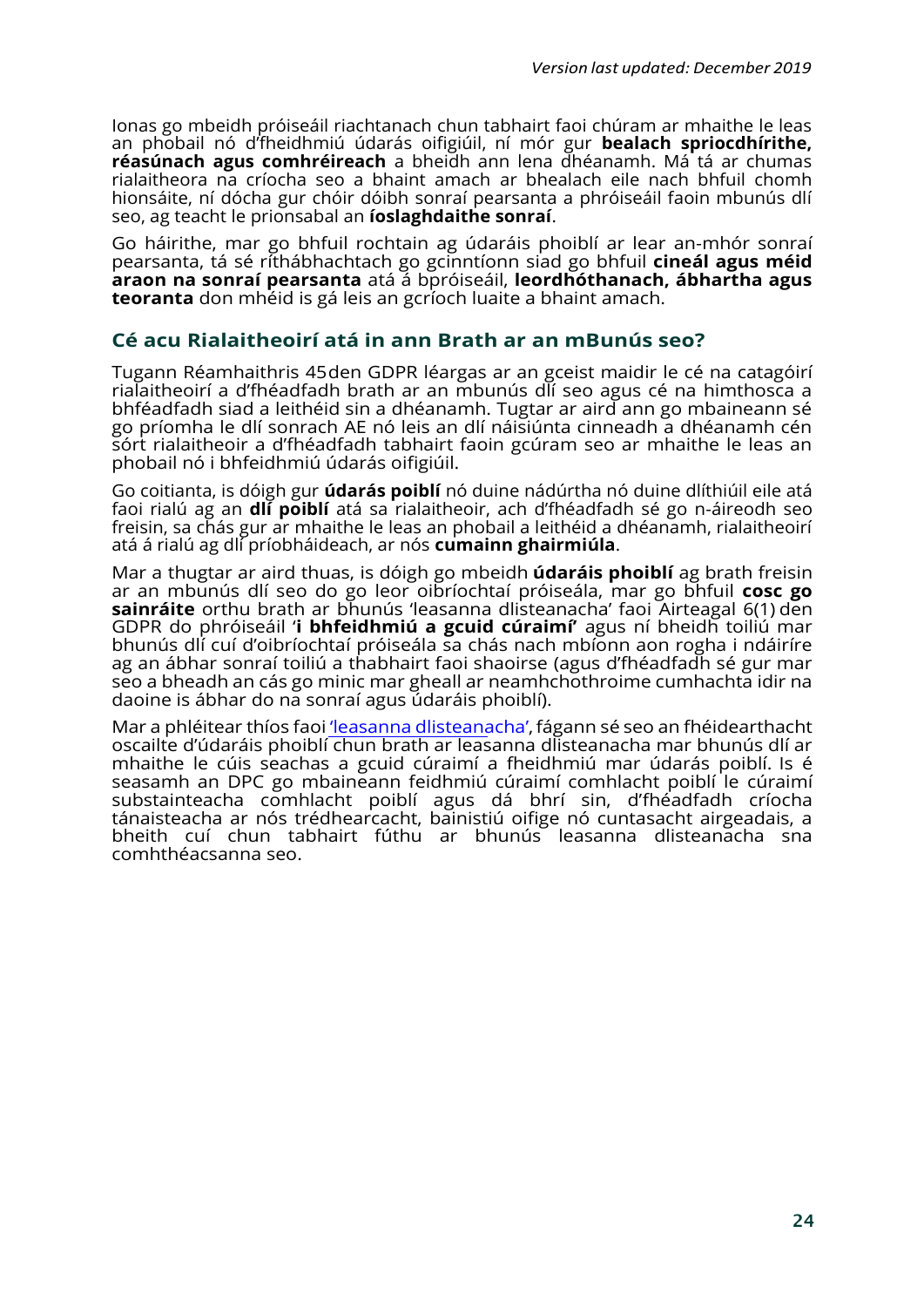# Leasanna Dlisteanacha

"is gá an phróiseáil a dhéanamh chun críocha na leasanna dlisteanacha atá á saothrú ag an rialaitheoir nó ag tríú páirtí, seachas i gcás ina mbeidh sáraíocht ag na leasanna sin ar leasanna nó ar chearta bunúsacha agus ar shaoirsí bunúsacha an ábhair sonraí, lena gceanglaítear go ndéanfar sonraí pearsanta a chosaint, go háirithe más leanbh é an t-ábhar sonraí" Airteagal 6(1)(f) den **GDPR** 

Is ionann leasanna dlisteanacha agus bunús dlí atá **ilghnéitheach agus solúbtha** chun sonraí pearsanta a phróiseáil, a bhféadfadh feidhm a bheith leo in imthosca nach n-oireann na hoibríochtaí próiseála nach dtéann go néata isteach in aon bhunús dlí eile; mar sin féin, tá **oibleagáidí níos géire** ó thaobh rialaitheoirí i gceist leis freisin maidir le cothromú a dhéanamh ar na leasanna dlisteanacha a theastaíonn uathu a shaothrú agus **cearta agus leasanna an ábhair sonraí**.

Ní mór do rialaitheoirí atá i mbun measúnaithe cibé ar chóir dóibh sonraí a phróiseáil faoi bhunús dlí leas dlisteanach, breithniú a dhéanamh ar na trí ghné is gá don bhunús dlí seo:

- a) leas dlisteanach a aithint atá á shaothrú acu féin nó ag tríú páirtí;
- b) léiriú a thabhairt go bhfuil próiseáil na sonraí pearsanta an ábhair sonraí

riachtanach le **leas dlisteanach a bhaint amach**; agus

c) an leas dlisteanach a **chothromú** in aghaidh leasanna, **cearta** agus saoirsí **an ábhair** sonraí.

Dá réir sin, is dóigh go mbeidh leasanna dlisteanacha mar bhunús dlí cuí i gcásanna ina ndéanann rialaitheoir próiseáil ar shonraí pearsanta an ábhair sonraí ar bhealach a mbeadh siad ag **súil go réasúnach** leis agus a mbeadh an tionchar is lú aige ar a bpríobháideachas, de bhun nádúr na próiseála nó na cosaintí a thugtar isteach. Sa chás go mbeadh níos mó ná íostionchar i gceist leis seo ó thaobh cearta príobháideachais an ábhair sonraí, nó do chearta, saoirsí nó leasanna eile, d'fhéadfadh sé go mbeadh sé indéanta go fóill brath ar an mbunús dlí seo, ach ní mór go mbeidh údar maith leis an leas dlisteanach atá á shaothrú ag an rialaitheoir go mór mór ó thaobh na próiseála

I go leor bealaí, d'fhéadfadh sé go mbeadh níos mó breithnithe i gceist le bunús dlí 'leasanna dlisteanacha' mar bhunús dlí féideartha do rialaitheoirí, mar go gcuireann sé, i go leor cásanna, **solúbthacht** ar fáil do rialaitheoirí sonraí agus éilíonn sé orthu freisin **leasanna agus cearta** an ábhair sonraí a bhreithniú go sonrach agus a chinntiú go mbíonn na cosaintí cuí i bhfeidhm.

Cuirtear **srian** go sonrach **ar údaráis phoiblí** le hAirteagal 6(1) den GDPR ó bhrath ar bhunús dlí leasanna dlisteanacha má tá sonraí pearsanta á bpróiseáil acu 'a**gus iad ag feidhmiú a gcuid cúraimí'**. Mar sin féin, ní fhágann sé seo an doras oscailte don fhéidearthacht gur féidir le húdaráis phoiblí brath ar an mbunús dlí seo do chúis dhlisteanach seachas a gcuid cúraimí a fheidhmiú mar údarás poiblí. Is é seasamh an DPC go mbaineann feidhmiú cúraimí comhlachta poiblí le cúraimí substainteacha comhlachta poiblí (m.sh. a bhaineann leis an gcríoch ar bunaíodh an comhlacht poiblí). Dá réir sin, d'fhéadfadh críocha tánaisteacha, a eascraíonn, mar shampla, ó stádas an chomhlachta poiblí, ar nós trédhearcacht, bainistiú oifige nó cuntasacht airgeadais, a bheith cuí chun tabhairt faoi bhunús leasanna dlisteanacha sna comhthéacsanna seo.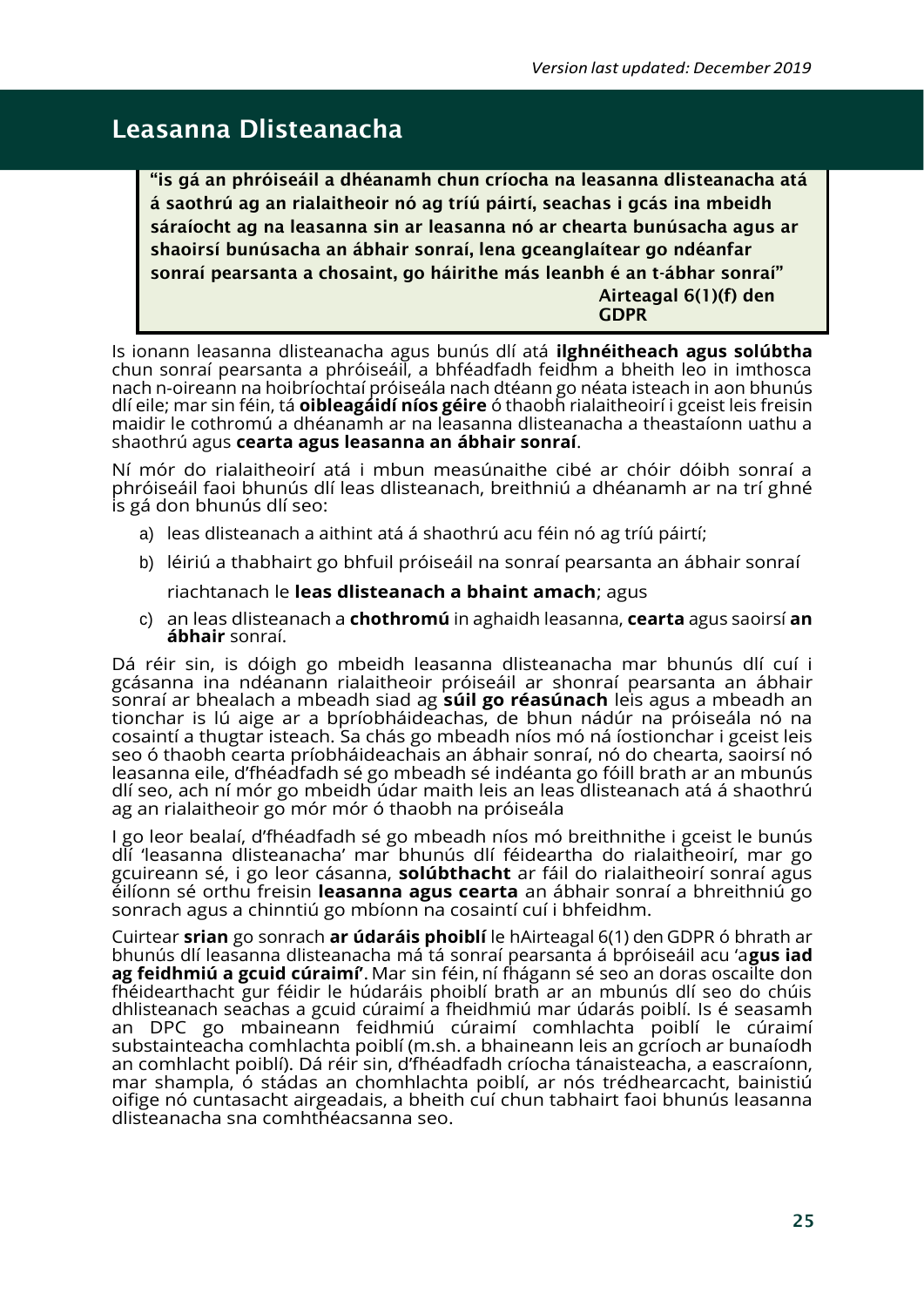# **Cé na Cineálacha Leasanna Dlisteanacha atá Clúdaithe?**

Mar a leagtar amach in Airteagal 6(1)(f) den GDPR, d'fhéadfadh na leasanna dlisteanacha atá mar bhunús leis an mbrath ar an mbunús dlí seo a bheith mar *leasanna an rialaitheora* féin nó **leasanna tríú páirtithe.** D'fhéadfadh sé go náireodh cineálacha leasanna dlisteanacha, **leasanna tráchtála, leasanna aonair, nó buntáistí sochaíoch níos leithne**. Níl an bunús dlí seo teoranta do chatagóirí nó do chaidreamh sonracha idir rialaitheoirí agus na daoine is ábhar do na sonraí (seachas an teorannú maidir le húdaráis phoiblí agus iad ag feidhmiú a gcuid cúraimí), dá bhrí sin tá sé oscailte do rialaitheoirí breithniú a dhéanamh ar oiriúnacht an bhunúis dlí seo i **raon leathan cásanna**.

D'fhéadfadh leas dlisteanach ábhartha, mar shampla, a bheith i gcásanna éagsúla, sa chás go mbíonn '**caidreamh cuí agus ábhartha'** idir an ábhar sonraí agus an rialaitheoir, mar a thugtar ar aird i Réamhaithris 47 den GDPR. D'fhéadfadh feidhm a bheith leis seo i gcásanna ar nós nuair a bhíonn an t-ábhar sonraí mar chliant nó i seirbhís an rialaitheora. Teastaíonn measúnú cúramach ó leas dlisteanach atá ann, lena n-áirítear, go háirithe, cibé a bhféadfadh an t-ábhar sonraí '**a bheith ag súil go réasúnach'** ag an am agus i gcomhthéacs an bhailiúcháin sonraí pearsanta a bhféadfadh próiseáil chun na críche sin tarlú.

Tugtar samplaí níos daingne sa GDPR, ag Réamhaithris 47, maidir leis na cineálacha leasanna a d'fhéadfadh a bheith i gceist le leasanna dlisteanacha chun na críche seo, ag tabhairt ar aird go bhféadfadh sé go gciallódh próiseáil sonraí pearsanta lena mbaineann dianghá chun críocha calaois a chosc a leithéid sin, agus fiú d'fhéadfaí féachaint ar phróiseáil sonraí pearsanta chun críocha **margaíochta dírí** mar phróiseáil a dhéantar do leas dlisteanach. <sup>13</sup> Sa dá chás, go háirithe sa cheann deireanach, ní mór do rialaitheoirí measúnú cúramach a dhéanamh i gcónaí cibé a gciallaíonn críocha na próiseála atá ar intinn acu leas dlisteanach i ndáiríre, chomh maith le cothromú a dhéanamh ar seo in aghaidh leasanna an duine is ábhar do na sonraí, mar a bhfuil plé níos mionsonraithe déanta air thíos. Tugtar ar aird i Réamhaithris 47 freisin go bhféadfadh leas dlisteanach a bheith ann sa chás go mbíonn 'caidreamh ábhartha agus cuí' idir an ábhar sonraí agus an rialaitheoir, ar nós nuair a bhíonn **an t-ábhar sonraí mar chliant nó i seirbhís an rialaitheora**.

Sa bhreis air sin, tugtar le fios i Réamhaithris 48 den GDPR go bhfuil *"rialaitheoir/rialaitheoirí ar cuid de ghrúpa gnóthas nó institiúidí atá cleamhnaithe le comhlacht lárnach iad, leas dlisteanach i sonraí pearsanta a tharchur laistigh den ghrúpa gnóthas chun críocha an riaracháin inmheánaigh*", agus d'fheadfadh sé go n-áireodh sé seo sonraí pearsanta cliant nó fostaithe a phróiseáil. Mar sin féin, tugtar ar aird ann nach ndéantar aon difear do na prionsabail ghinearálta a bhaineann le tarchur sonraí pearsanta, laistigh de ghrúpa gnóthas, chuig gnóthas atá lonnaithe i dtríú tír, (lasmuigh den AE/EEA), sa chomhthéacs seo, agus ní mór do rialaitheoirí comhlíontacht iomlán a léiriú i gcónaí le ceanglais aistrithe den sórt seo.

Leagtar amach i Réamhaithris 49 den GDPR freisin go mionsonraithe na cineálacha **breithnithe slándála líonra agus faisnéise** a d'fhéadfadh leas dlisteanach le sonraí pearsanta a phróiseáil a dhéanamh suas, sa mhéid 'go mbíonn dianghá leis agus go mbíonn sé comhréireach' chun na críocha seo. Liostaítear ann mar shamplaí, cumas atá i líonra nó i gcóras faisnéise, ar leibhéal áirithe muiníne, seasamh i gcoinne eachtraí a tharlaíonn de thaisme nó gníomhaíochtaí neamhdhleathacha nó mailíseacha a chuireann isteach ar infhaighteacht, ar bharántúlacht, ar shláine agus ar rúndacht sonraí pearsanta

 $\overline{a}$ 

<sup>&</sup>lt;sup>13</sup> I go leor cásanna, beidh toiliú ag teastáil do mhargaíocht dhíreach leictreonach, faoi rialachán 13 de I.R. Uimh 336/2011 – Rialachán na gComhphobal Eorpach (Líonraí agus Seirbhísí Cumarsáide Leictreonaí) (Príobháideachas agus Cumarsáid Leictreonaí) 2011 ('na Rialacháin Ríomhphríobháideachais'). Mar sin féin, nuair a thagann margaíocht dhíreach lasmuigh de théarmaí Rialacháin Ríomhphríobháideachais ar nós (margaíocht poist) nó sa chás go mbíonn feidhm leis an eisceacht i Rialachán 13(11), d'fhéadfadh leasanna dlisteanacha bunús dlí a sholáthar do phróiseáil den sórt seo.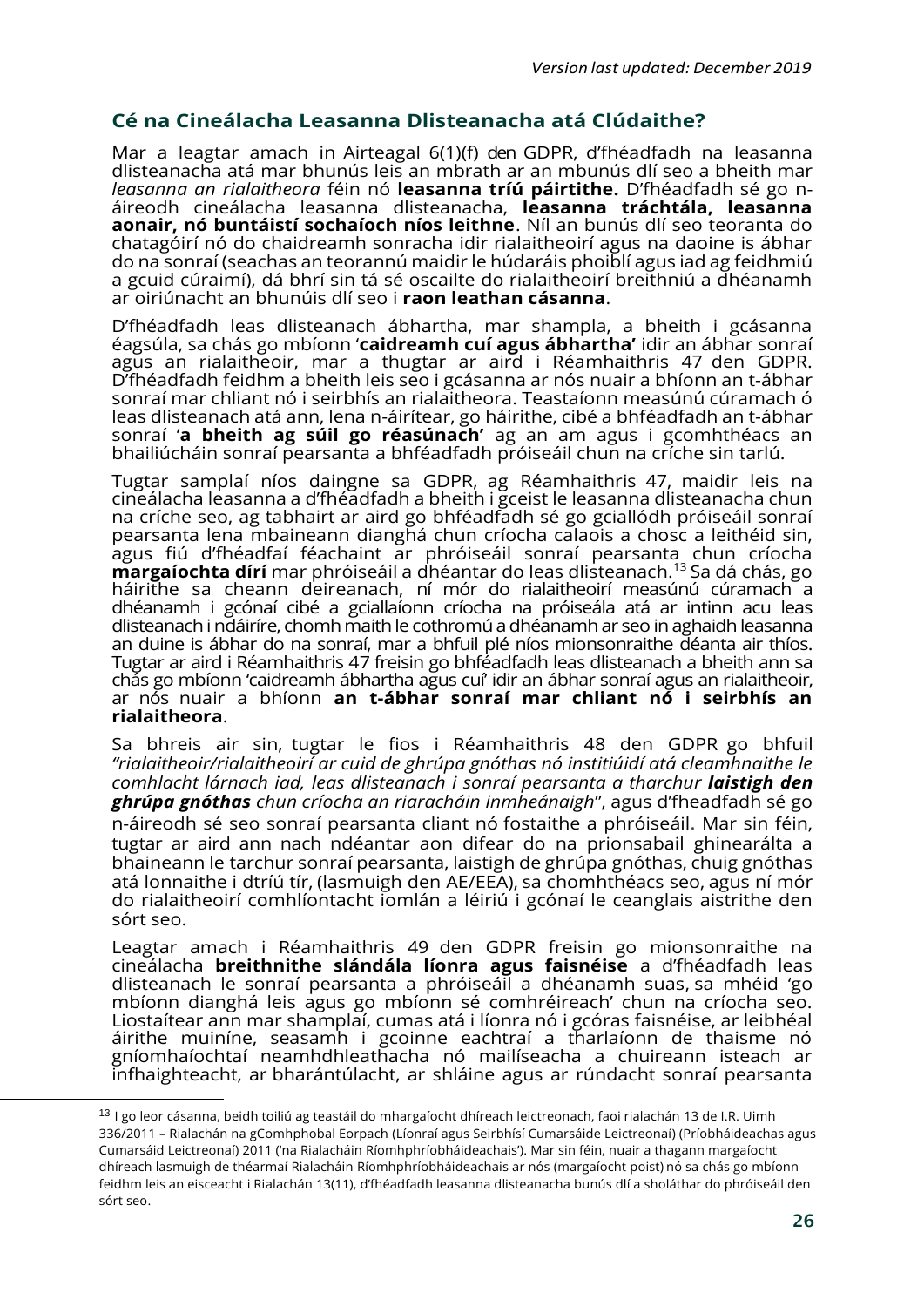atá stóráilte nó tarchurtha, agus ar shlándáil na seirbhísí gaolmhara atá á dtairiscint ag na líonraí agus na córais sin – lena n-áirítear, **rochtain neamhúdaraithe** chuig córais a chosc agus le hionsaithe '**diúltaithe seirbhíse' a stopadh.**

# **Riachtanas agus Leasanna Dlisteanacha**

Nuair a aithnítear leas dlisteanach ní mór go mbeidh ar chumas an rialaitheora a léiriú go bhfuil gá le próiseáil i ndáiríre chun críocha an leasa sin. Éilíonn an tástáil riachtanais ar rialaitheoirí léiriú a thabhairt g**ur bealach réasúnach agus comhréireach** atá sa phróiseáil lena gcuspóir **a bhaint amach**. Sa chás go mbíonn rialaitheoir in ann na leasanna a shaothrú go réasúnach ar **bhealach eile nach bhfuil chomh hionsáite**, ní sholáthróidh leasanna dlisteanacha bunús dlí don phróiseáil.

Dá bhrí sin, nuair atáthar ag measúnú cibé a bhfuil gá leis an bpróiseáil chun críche leas dlisteanach a shaothrú, ní mór do rialaitheoirí a bhreithniú cibé an dtugann an phróiseáil tuilleadh cúnamh i ndáiríre le leas dlisteanach, cibé ar bhealach réasúnach agus comhréireach atá anseo lena dhéanamh, agus cibé an bhfuil aon bhealach eile ann nach bhfuil chomh hionsáite leis an toradh céanna a bhaint amach.

Ag teacht le prionsabal an **íoslaghdaithe sonraí**, fiú sa chás go bhféachann sé go bhfuil an phróiseáil riachtanach, ní mór do rialaitheoirí a chinntiú go bhfuil an méid sonraí atá á bpróiseáil agus méid na próiseála sin ar an íosmhéid is gá chun an cuspóir atá luaite a bhaint amach.

Mar atá an cás le bunúis dlí eile a bhfuil coincheap an riachtanais i gceist leo, beidh an méid a mbeidh 'gá' leis go beacht chun críocha aon leas dlisteanach ag brath ar deireadh thiar ar **imthosca gach aon chás**, agus beidh sé ábhartha freisin chun breithniú a dhéanamh ar leasanna a chothromú, a ndéantar cur síos air thíos.

# **An Tástáil maidir le Cothromú**

Mar a luaitear thuas, is cuid thábhachtach den bhunús dlí seo nach féidir brath air nuair atá leasanna dlisteanacha á saothrú ag an rialaitheoir nó ag tríú páirtí seachas i gcás ina mbeidh **sáraíocht ag na leasanna** sin ar leasanna nó ar chearta bunúsacha agus ar shaoirsí bunúsacha an ábhair sonraí. Dá réir sin, ní mór do rialaitheoirí thabhairt faoi **fheidhmiú cothromaithe** nuair atáthar ag measúnú cibé ar chóir próiseáil na sonraí pearsanta a dhéanamh faoin mbunús dlí seo. Ní mór go mbreithneofar san fheidhmiú seo, mar a thugtar ar aird i Réamhaithris 47 den GDPR, '**ionchais réasúnacha**' na ndaoine is ábhar do na sonraí i gcomhthéacs a gcaidreamh a leis an rialaitheoir.

Go háirithe, ní mór do rialaitheoirí aird faoi leith a thabhairt agus **cosaint bhreise a chur ar fáil do leasanna nó cearta agus saoirsí bunúsacha** sa chás gur **leanbh** atá san ábhar sonraí, mar a éilítear go sonrach in Airteagal 6(1)(f)féin. Éilítear níos leithne saGDPR leibhéil níos géire cosanta ó thaobh cearta cosanta sonraí leanaí, ar chóir do rialaitheoirí a thabhairt ar aird nuair atá siad ag cothromú na leasanna seo. Tugtar ar aird i Réamhaithris 38 den GDPR, mar shampla, "*go bhfuil cosaint ar leith dlite do leanaí i dtaca lena sonraí pearsanta toisc go bhféadfar nach bhfuil siad chomh heolach sin ar na rioscaí, na hiarmhairtí agus na coimircí lena mbaineann ná ar a gcearta féin i ndáil lena sonraí pearsanta a phróiseáil"*, agus tugtar le fios ann gurbh é seo an cás nuair atá margaíocht nó próifíliú i gceist.

Ba chóir go mbeidh cuid mhór den tástáil chothromaithe a dtugann rialaitheoirí fúithi bunaithe freisin ar **stuaim** agus ar **ionchais an duine is ábhar do na sonraí**: Sa chás nach mbíonn an t-ábhar sonraí ag súil go sonrach leis an gcineál seo próiseála ar a sonraí pearsanta, nó sa chás go ndéanfadh sé díobháil gan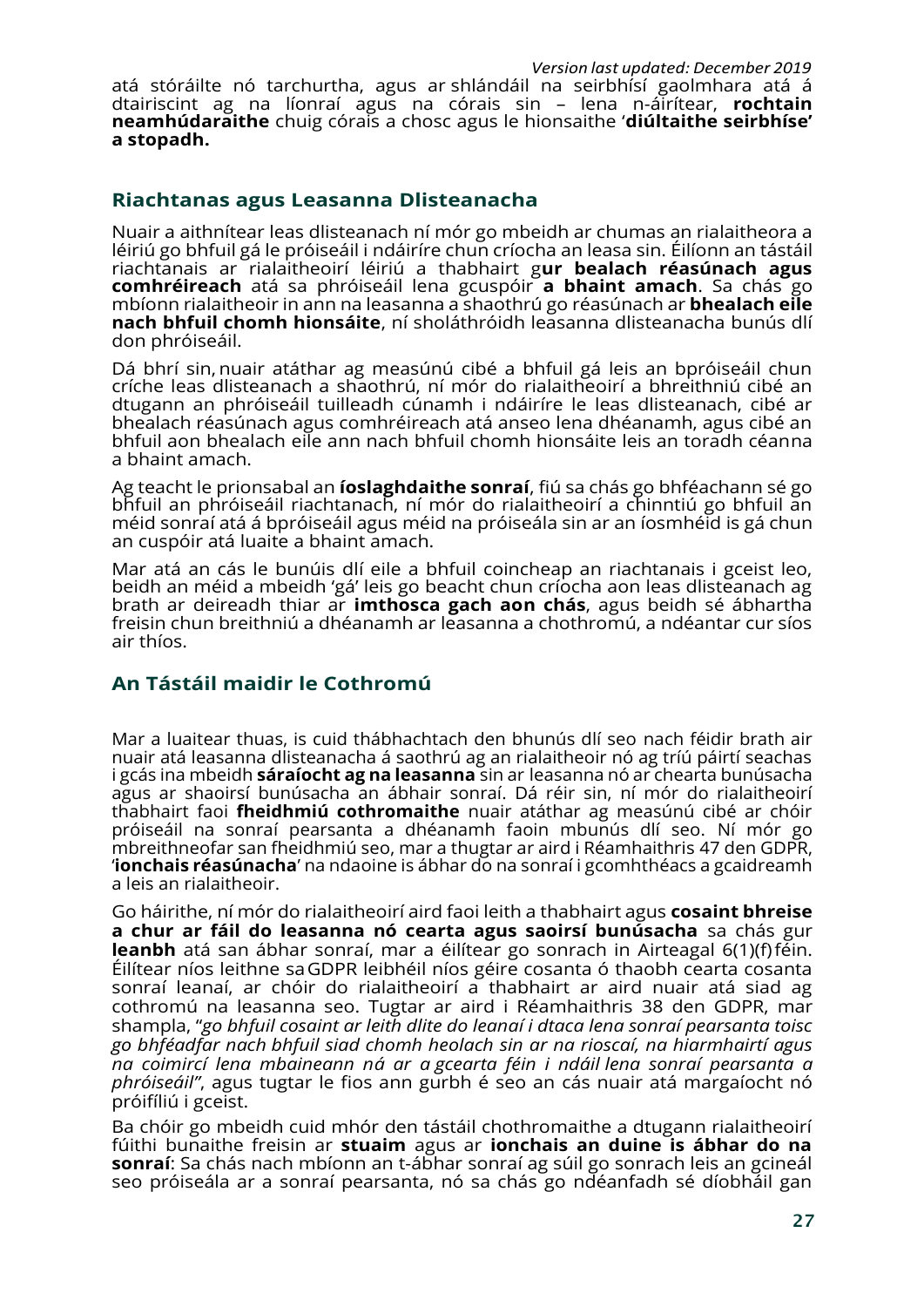#### *Version last updated: December 2019*

údar dá gcuid leasanna, cearta, nó saoirsí, is dócha go sáróidh a leasanna na leasanna dlisteanach a dteastaíonn ón rialaitheoir brath air.

Ar an gcaoi chéanna, amhail is mó an cur isteach a dhéanann oibríocht próiseála áirithe ar chearta cosanta sonraí duine aonair, amhail is mó an t-údar a bheidh le bunús na próiseála.

Tá gá le tástáil chothromaithe mar nach mbeidh leasanna na rialaitheoirí ag teacht i gcónaí le leasanna an ábhair/na n-ábhar sonraí. Mar sin féin, sa chás go mbíonn coimhlint nó teannas idir na leasanna seo, ní féidir a rá nach dtarlóidh an phróiseáil riamh, ach ní féidir le rialaitheoir na sonraí pearsanta a phróiseáil ach amháin nuair a chuireann a gcuid leasanna **údar maith ar fáil atá soiléir agus comhréireach maidir leis an tionchar** ar an duine aonair.

Dá bhrí sin, sa chás go mbíonn rialaitheoir ag breithniú próiseáil sonraí pearsanta atá bunaithe ar leasanna dlisteanacha, ní mór dóibh **a chinntiú go mbíonn tástáil chothromaithe déanta acu**, agus go bhfuil siad muiníneach nach bhfuil leasanna an ábhair sonraí ag sárú na leasanna dlisteanacha seo agus nach bhfuil na sonraí pearsanta á n-úsáid ach ar bhealaí a bhféadfadh an t-ábhar sonraí a bheith ag súil leis go réasúnach – mura mbíonn cúis atá thar a bheith láidir ann a sháraíonn na húdair imní seo. Sa bhreis air sin, ní mór dóibh a bheith cúramach go háirithe maidir le cosaint leasanna leanaí sa chás go mbíonn sonraí pearsanta á bpróiseáil. Ní mór do rialaitheoirí a chinntiú go bhfuil na cosaintí cuí breithnithe acu le haon tionchar diúltach a laghdú, nuair is féidir.

Áirítear ar thosca nach mór a bhreithniú mar chuid den tástáil chothromaithe, tá **imthosca agus comhthéacs gach aon chás**, go háirithe nádúr na sonraí pearsanta agus na próiseála agus an caidreamh idir an ábhar sonraí agus an rialaitheoir, ach **breithnithe cosanta sonraí freisin** ar nós íoslaghdú sonraí, tréimhsí coinneála, na cosaintí atá i bhfeidhm, cosaint sonraí trí dhearadh agus mar réamhshocrú, agus meicníochtaí rogha an diúltaithe a bheith ann atá soiléir agus inrochtana.

Ag teacht le **prionsabal na cuntasachta**, atá le fáil in Airteagal 5 denGDPR,ní mór do rialaitheoirí taifead a choinneáil den mheasúnú atá déanta acu chun cinneadh a dhéanamh cibé a sáraíonn leasanna dlisteanacha leasanna, cearta agus saoirsí an ábhair sonraí. Níl aon bhealach socraithe ann lenar féidir leis an rialaitheoir é seo a dhéanamh, ach tá sé tábhachtach go ndéanann siad a réasúnacht a taifeadadh ar shlí éigin, le léiriú a thabhairt gur baineadh úsáid as **próiseas cinnteoireachta cuí** mar údar leis an bpróiseáil, agus gur tógadh **cearta agus saoirsí an ábhair sonraí san áireamh**. Ba chóir breithniú a dhéanamh ar na torthaí seo sa chás go dtagann aon athrú suntasach ar chineál nó ar chomhthéacs oibríochtaí próiseála.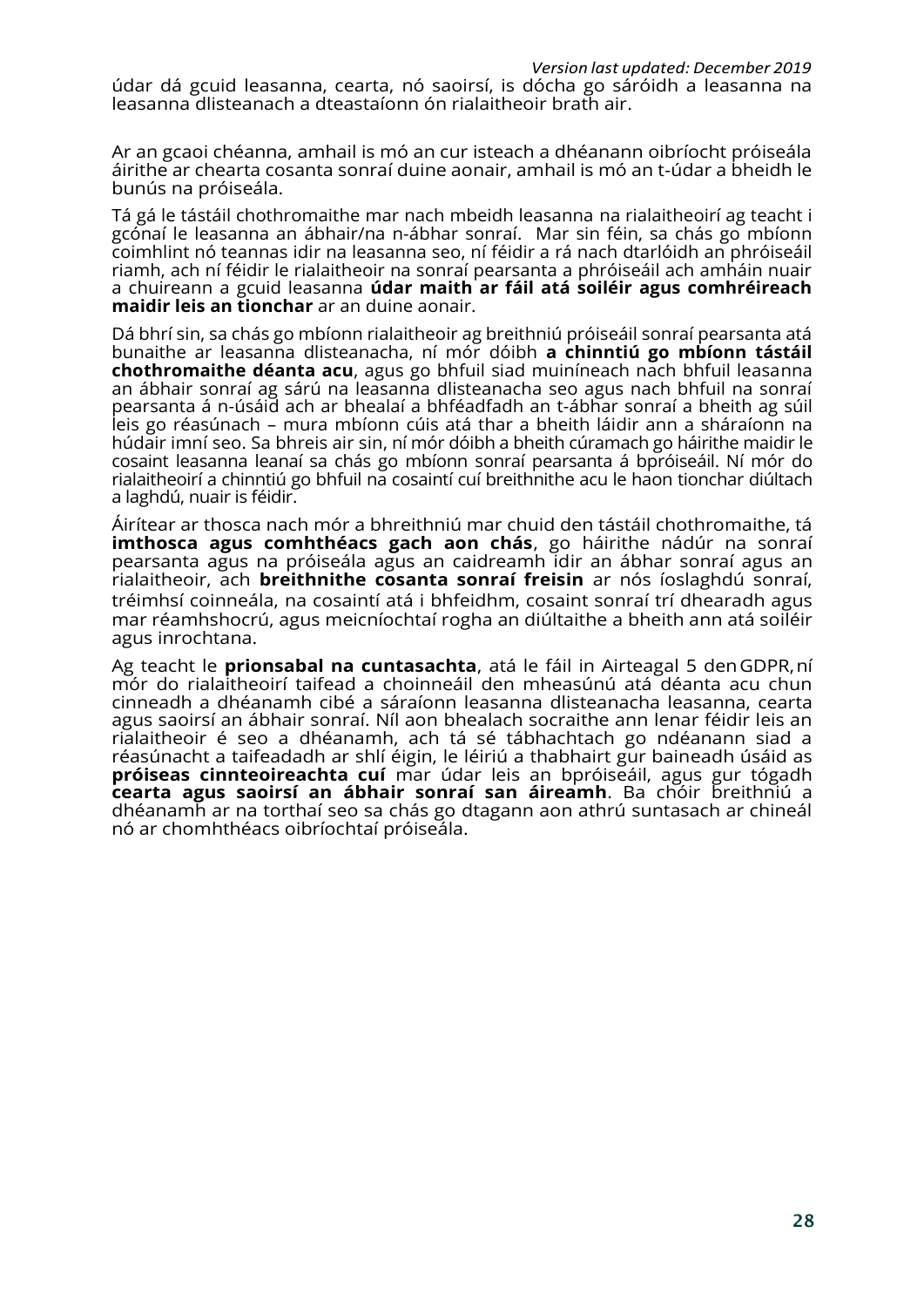Cé go n-éilítear le prionsabal '**an teorannaithe de réir cuspóra**', a leagtar amach in Airteagal 5(1)(b) den GDPR, go mbailítear sonraí pearsanta chun críocha 'sonraithe sainráite dlisteanacha agus ní dhéanfar iad a phróiseáil tuilleadh ar shlí atá ar neamhréir leis na críocha sin',tá cásanna teoranta ann lenar chóir 'tuilleadh próiseála' a dhéanamh ar shonraí pearsanta chun críocha seachas na críocha sin ar chucu a bailíodh na sonraí pearsanta ar an gcéad dul síos a cheadú. Ní féidir é seo a dhéanamh ach amháin i gcás ina bhfuil **an phróiseáil 'ag luí'** leis na críocha ar bailíodh na sonraí pearsanta chucu ar an gcéad dul síos.

*Version last updated: December 2019*

Tugtar ar aird fiú in Airteagal5(1)(b) denGDPR féin, **nach** bhfuil tuilleadh próiseála **ag luí** leis an gcuspóir bunaidh sa chás gur ar mhaithe le "*críocha cartlannú a dhéanamh ar mhaithe le leas an phobail, chun críocha taighde eolaíoch agus stairiúil nó chun críocha staidrimh*", nuair a dhéantar é de réir Airteagal 89(1) den GDPR, ina leagtar amach nach mór go mbeidh **cosaintí** cuí do chearta agus saoirsí an ábhair sonraí i gceist leis, lena n-áirítear, ainm bréige, más cuí.

Tá **tosca áirithe** leagtha amach faoi Airteagal 6(4) den GDPR, nach mór don rialaitheoir a thabhairt san áireamh chun measúnú a dhéanamh cibé a bhfuil cuspóir nua na próiseála ag luí leis an gcuspóir lenar bailíodh na sonraí ar an gcéad dúl síos.

Sa chás nach mbíonn próiseáil den sórt sin bunaithe ar thoiliú nó ar dhlí AE nó ar an dlí náisiúnta a bhaineann le hábhar a shonraítear in Airteagal 23 (srianta a bhaineann le slándáil náisiúnta a chosaint, imscrúduithe coiriúla, srl.), ní mór do rialaitheoirí na tosca seo a leanas a bhreithniú ar mhaithe le cinneadh a dhéanamh an bhfuil tuilleadh próiseála ag luí leis an gcuspóir bhunaidh:

- a) aon **nasc** idir na críocha sin agus críocha an tuillidh próiseála a bheartaítear;
- b) an **comhthéacs** inar bailíodh na sonraí pearsanta, go háirithe ionchais réasúnta

na n-ábhar sonraí bunaithe ar an **gcaidreamh** atá acu leis an rialaitheoir;

- c) **cineál** na sonraí pearsanta, go háirithe cibé ar sonraí catagóire speisialta iad atá **goilliúnach** nó a bhaineann le cionta **coiriúla** nó le cionta;
- d) na **hiarmhairtí** ar na n-ábhar sonraí a bheadh ag an tuilleadh próiseála; agus
- e) **cosaintí** cuí a bheith ann, lena n-áirítear, criptiú agus ainm bréige.

Mar sin féin, mar atá luaite thuas, sa chás go mbíonn **toiliú** tugtha ag ábhar sonraí **do thuilleadh próiseála** nó sa chás é a bheith bunaithe ar dhlí a chiallaíonn gur beart riachtanach comhréireach atá ann i sochaí dhaonlathach chun cuspóirí tábhachtacha a bhaineann le **leas ginearálta an phobail** a choimirciú go háirithe, ba cheart cead a bheith ag an rialaitheoir na sonraí pearsanta a phróiseáil tuilleadh beag beann ar chomhoiriúnacht na gcríoch.

Ar aon chaoi, éilítear fós ar rialaitheoirí a chinntiú go bhfuil tuilleadh próiseála ag comhlíonadh na **rialacha agus na prionsabail** go léir atá leagtha amach sa GDPR, go háirithe faisnéis a sholáthar don ábhar sonraí maidir le cuspóir tuilleadh próiseála agus a gcuid cearta, lena n-áirítear, an ceart le hagóid a dhéanamh.